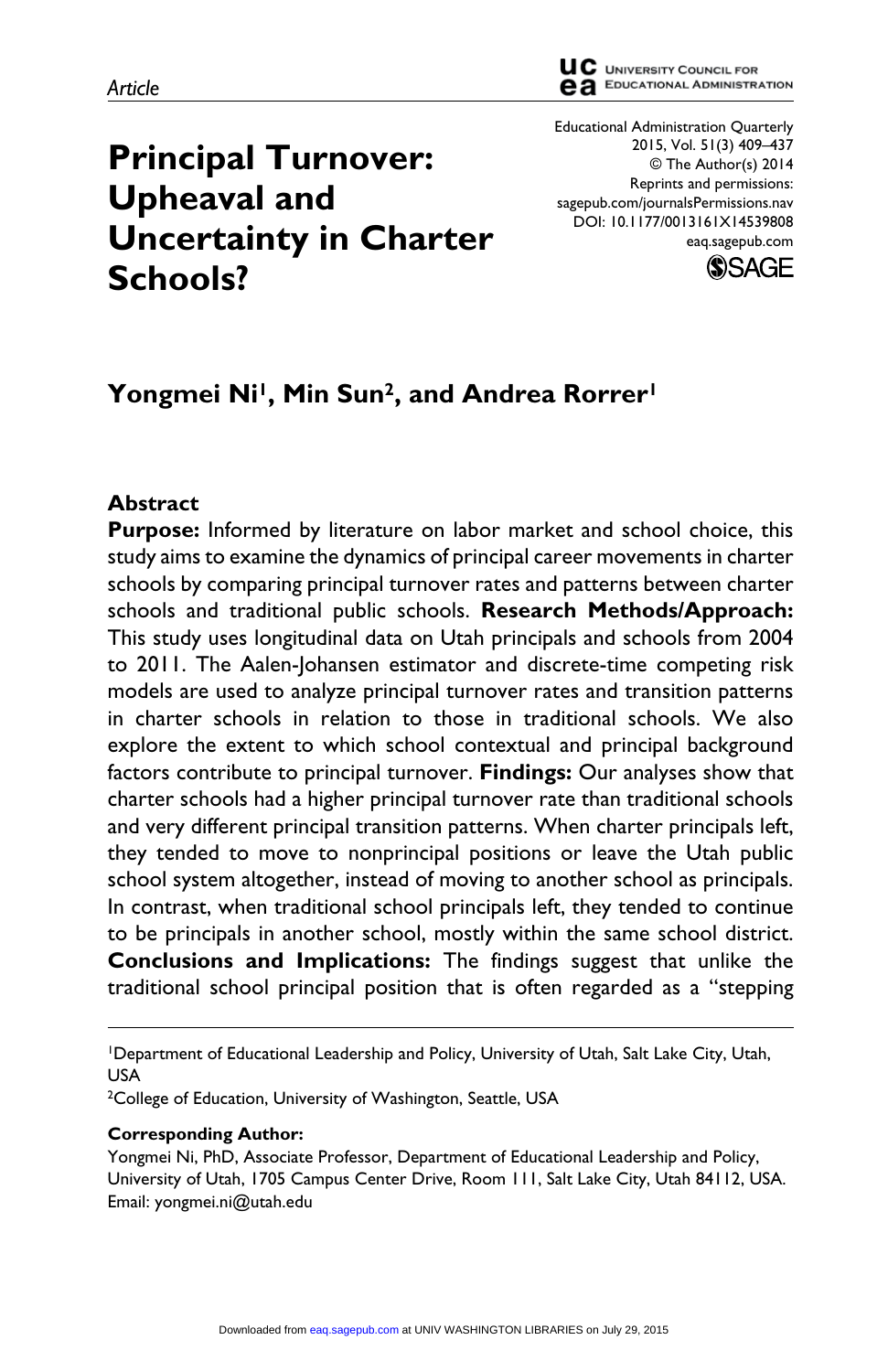stone" along an established career path, the charter school principal position is more likely to be a "stopping point." This may cause overall principal shortage in charter schools and highlights the need for supportive systems that develop and sustain strong leadership in charter schools.

#### **Keywords**

principal turnover, principal transition patterns, charter school, discretetime competing risk models, longitudinal study

Despite controversies surrounding school choice, the charter school movement has evolved from a small-scale experiment to a major policy movement in the public education landscape in the relatively short time span of the past two decades. The No Child Left Behind (NCLB) Act of 2001 solidified charter schools as an important policy instrument. More recently, President Obama's Race to the Top grant program rewarded states for school reform that included the development of high-performing charter schools. By 2011, more than 40 states had passed legislation supporting the establishment of charter schools and over 1.8 million students had enrolled in more than 5,300 charter schools nationwide (National Center for Education Statistics, 2013).

School choice proponents who support the expansion of charter schools argue that autonomy in school governance and the market mechanisms of choice and competition would promote innovation and lead to better educational outcomes (Chubb & Moe, 1990; Finn, Manno, &Vanourek, 2000; Kolderie, 2004). Despite these expectations for success, empirical research on the effectiveness of charter schools has produced mixed results (Betts & Tang, 2011). For instance, some studies show that charter schools have positive effects on student achievement, whereas others show no effects or even negative effects (see, e.g., Abdulkadiroglu, Angrist, Dynarski, Kane, & Pathak, 2011; Bifulco & Ladd, 2006; Booker, Gilpatric, Gronberg, & Jansen, 2007; Center for Research on Education Outcomes, 2013; Ni & Rorrer, 2012; Tuttle, Gleason, & Clark, 2012; Zimmer, Gill, Booker, Lavertu, & Witte, 2012). Empirical research continues to demonstrate that building effective schools is more complex than simply introducing autonomy and competition. Student achievement in charter schools is affected by many other factors, including the teaching and learning process, organizational factors, and importantly, school leadership (Berends, Goldring, Stein, & Cravens, 2010; Berends, Watral, Teasley, & Nicotera, 2008; Ni, 2012; Zimmer & Buddin, 2007).

Principal leadership is regarded as instrumental in a school's success (Hoy & Miskel, 2007; Leithwood, Louis, Anderson, & Wahlstrom, 2004). Although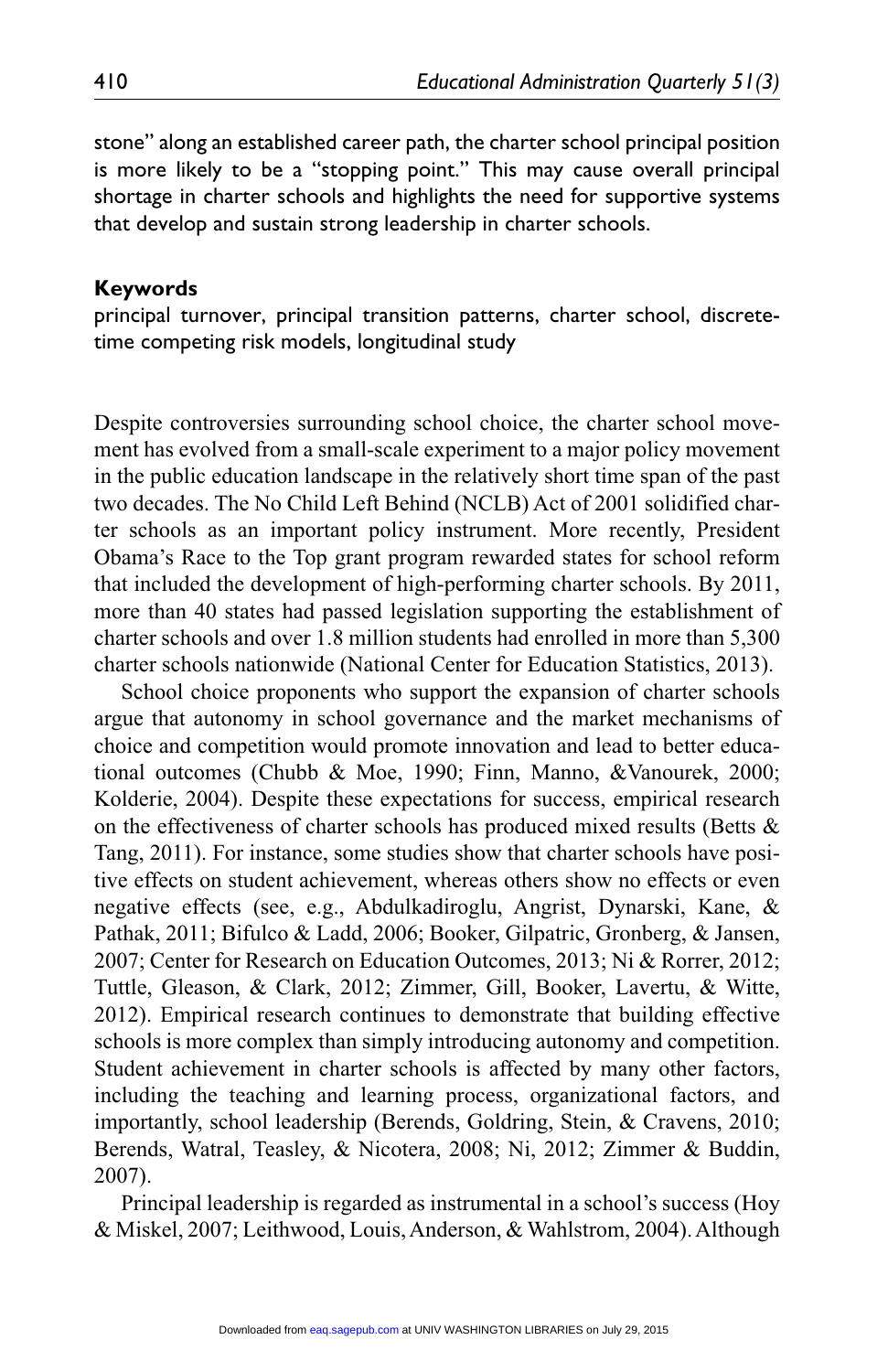imperative, the influence of the principal on teaching and learning has been considered largely indirect, stemming from the principal's ability to establish school values and conditions in which effective teaching and learning activities occur (Hallinger & Heck, 1998; Heck & Hallinger, 2009; Robinson, Lloyd, & Rowe, 2008). Moreover, principal leadership has been regarded as the "driver" of school improvement, which often needs coherent and longterm efforts (Bryk, Sebring, Allensworth, Luppescu, & Easton, 2010). Stable and experienced school leadership matters to school performance (Leithwood, Patten, & Jantzi, 2010). Although a certain amount of turnover is believed to be beneficial to schools if it results in better principal-school matches and the infusion of new and productive ideas into schools, excessive principal turnover, even when the principal successor is effective, is likely to have negative effects on student outcomes (Abelson & Baysinger, 1984; Baker, Punswick, & Belt, 2010; Fullan, 1991). Besides the high costs of recruiting and developing new principals, excessive principal turnover is often associated with a loss of school institutional memory and inconsistencies in school goals, policy, and culture. It often leads to decreased teacher commitment, increased teacher turnover, and potential disruptions in a faculty's collective efficacy (Goddard, Hoy, & Hoy, 2000; Goddard & Salloum, 2011; Ross & Gray, 2006). High principal turnover is particularly detrimental for high-poverty and/or low-performing schools, as they are notably less able to attract experienced and effective principals (Béteille, Kalogrides, & Loeb, 2012; Branch, Hanushek, & Rivkin, 2009).

Despite the importance of principal leadership stability for maintaining a vision and creating optimal conditions for teaching and learning, only a few studies have provided empirical evidence on principal turnover in charter schools. Battle and Gruber (2010) reported that the 2008-09 principal followup survey (PFS) of the 2007-08 Schools and Staffing Survey (SASS) indicated that 28% of principals in charter schools left their previous schools, compared to 20% in traditional public schools (TPS). In another survey of charter school teachers and leaders conducted by the Center on Reinventing Public Education, 71% of 400 charter school leaders indicated that they expected to leave their current jobs within 5 years, and many reported struggling in their current schools (Campbell, 2010). Using the 2008-09 PFS, our own study identified a series of factors pertaining to school contexts and working conditions that could explain much of the principal turnover gap between charter schools and TPSs (Sun & Ni, 2013). Because all of these studies rely on survey data, results are potentially limited by response rates and accuracy of self-report measures. Moreover, both Campbell (2010) and Battle and Gruber (2010) are descriptive in nature and failed to use advanced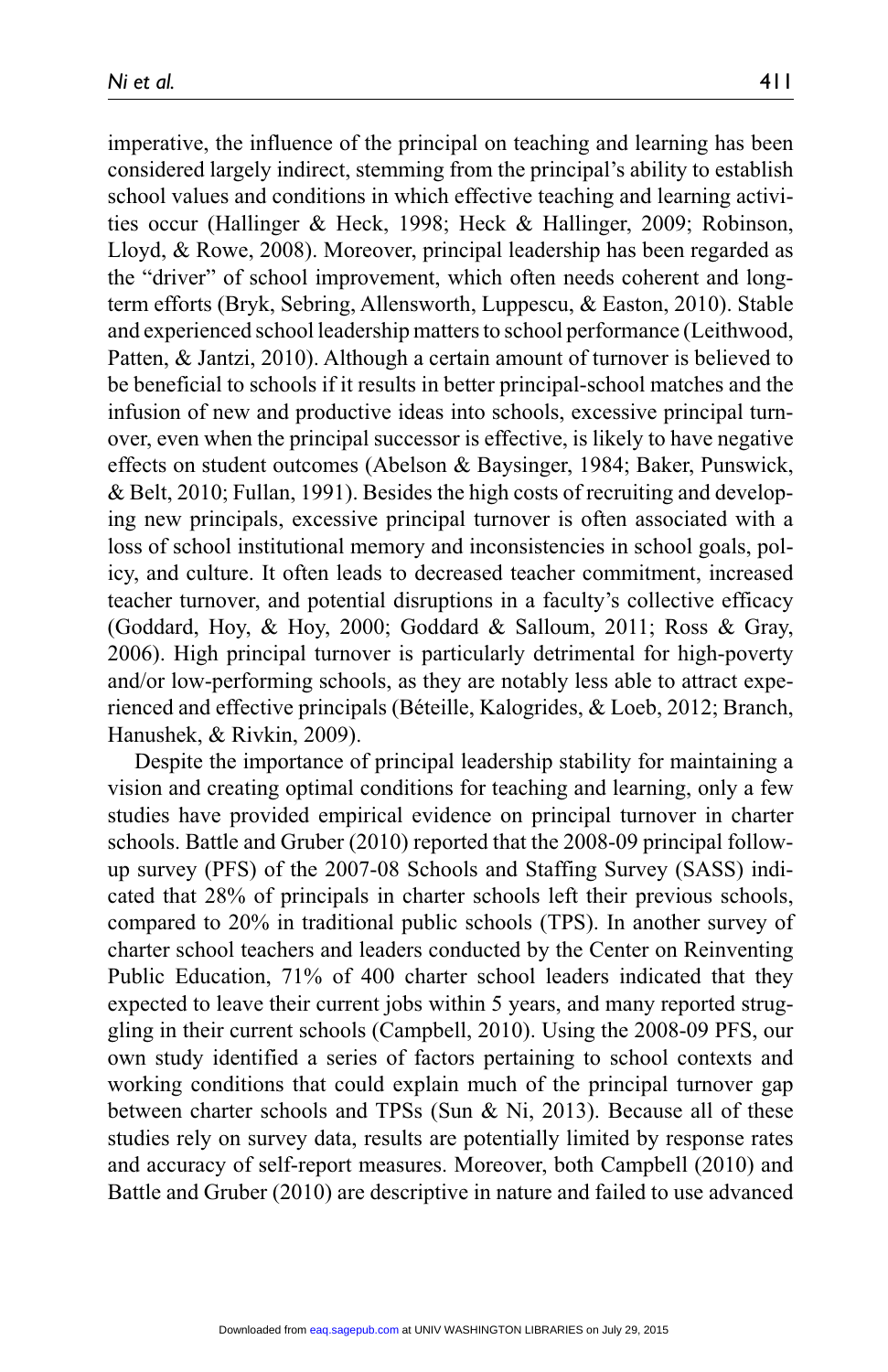statistical models to examine whether and how principal turnover rate in charter schools differs from that in TPSs.

This study fills a gap in the literature about dynamics of the charter school principal labor market. Specifically, we examine principal turnover rates and turnover patterns in charter schools relative to TPSs. Using administrative longitudinal data on Utah principals and schools from 2004 to 2011,we apply discrete-time competing risk models to compare principal transition patterns—moving to another school, changing positions, and leaving the system—between charter schools and TPSs.

Distinguishing different principal transition movements is important in designing policies that address these movements. For example, principal movement between schools might cause unequal distributions of effective principals among schools. Principal movement out of the profession (through changing positions or leaving the educational system altogether), on the other hand, will lead to an overall shortage. Findings from this study are expected to help decision makers develop strategies to support and retain high-quality principals in charter schools. In addition, this study will lead to future research on why principals leave charter schools and how turnover might influence student outcomes in charter schools. In what follows, we briefly review the conceptual reasons and empirical evidence underlying differences in principalship and the constitution of the principal labor force between charter schools and TPSs. We then hypothesize how such differences may lead to different principal turnover patterns between these two types of schools.

### **Conceptual Framing and Hypotheses**

In this section, we develop conceptual understanding and hypotheses regarding variations in principal turnover patterns between charter schools and TPSs. We draw on research on differences between individuals attracted to the principal position, the nature of the job, and school working conditions. On the supply side, an individual is often attracted to the principalship of a charter school because of the school's unique mission (Campbell, 2010). Alignment between principals and school missions is likely to result in higher levels of commitment in charter school principals to their schools. Moreover, in contrast to TPS leaders who are bound by many formal rules and regulations, charter school principals generally answer directly to a board and have greater influence and flexibility in hiring and retaining effective teachers, firing those perceived as ineffective, establishing professional learning communities, and allocating resources to facilitate innovations in instruction (Gawlik, 2008; Preston, Goldring, Berends, & Cannata, 2012; Stuit & Smith, 2007). This high level of flexibility and autonomy is expected to promote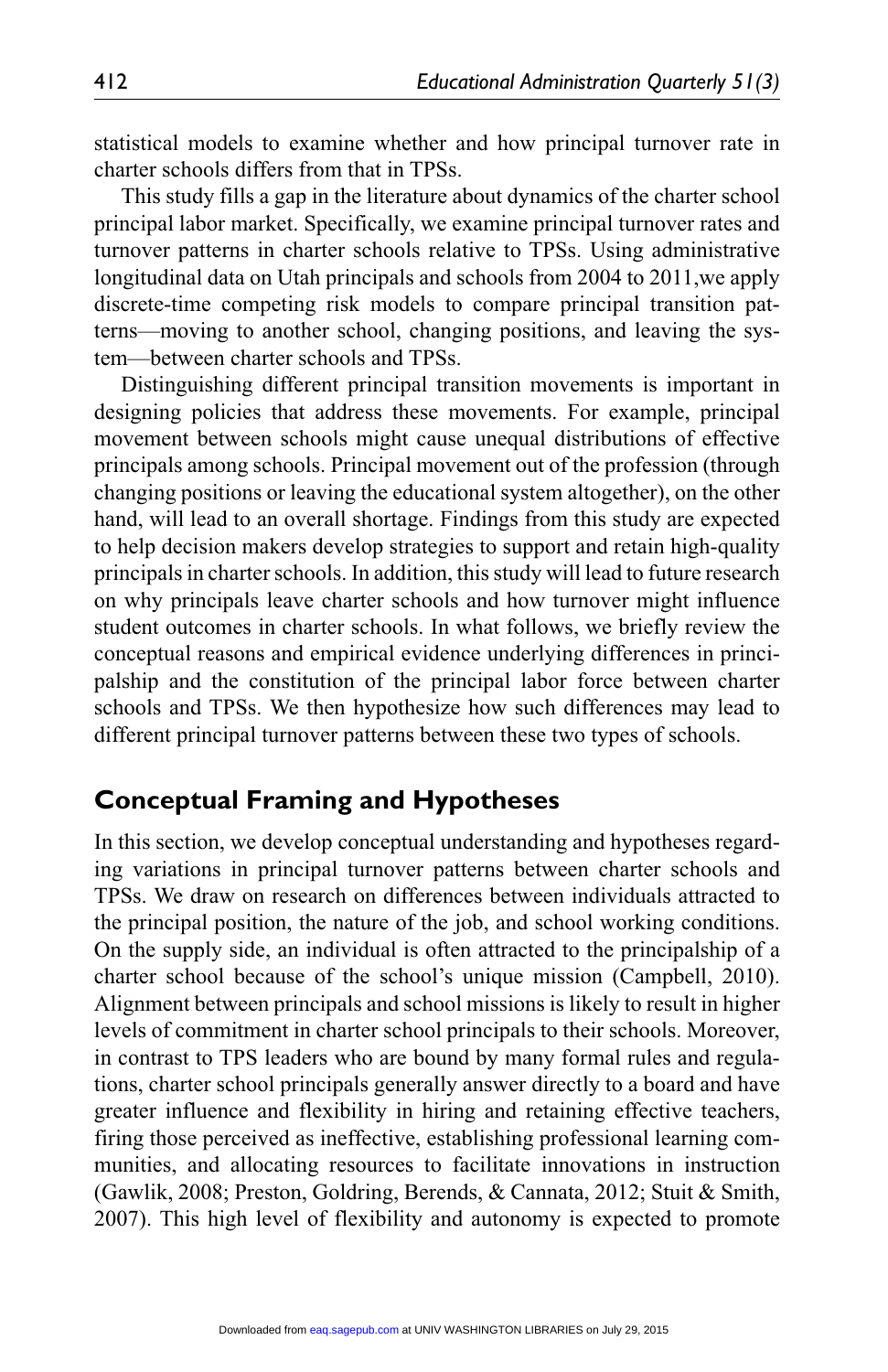organizational commitment, which could lead to lower principal turnover in charter schools than TPSs.

On the other hand, charter schools have more freedom than TPSs to recruit their leaders. Given such flexibility, charter school principals, on average, have significantly less experience at their current schools, less general administrative experience in schools, less teaching experience, and are less likely to hold at least a master's degree (Battle & Gruber, 2010; Sun & Ni, 2013; Zimmer & Buddin, 2007). Such attributes are often associated with an increased likelihood of turnover because they indicate not only low levels of expertise in educational leadership but also less investment in the profession (e.g., Baker et al., 2010; Papa, 2007).

Moreover, principals' decisions on whether and where to continue to work depend on their assessments of the earnings and workplace amenities they can expect from their current school compared to earnings and amenities in other schools or occupations (see, e.g., Borman & Dowling, 2008; Clotfelter et al., 2004; Guarino, Santibanez, & Daley, 2006; Ingersoll & May, 2012). Although initially attracted to a charter school based on a match between personal values and the school's mission, a charter school principal may be disheartened by lack of job security (due to flexible hiring and dismissal policies) or inferior salary and benefit packages, and thus may view their positions as short-term jobs rather than long-term careers (Campbell & Gross, 2008).

On the demand side of the labor market, responsibilities of the principal position and accountability pressure also influence principal turnover in charter schools. First, charter school leaders may have greater responsibilities than their counterparts in TPSs. Although this increases decision-making power of the charter principals, it also means heavier workloads. Although principals share many traditional responsibilities in leading instruction and managing daily school operations, charter school principals also assume much of the same responsibilities as a district superintendent (Allen & Gawlik, 2009). These include recruiting students and negotiating relationships with boards, parents, and authorizing agencies while maintaining the traditional principal responsibilities of hiring, evaluating, and firing teachers, and balancing pressures both within and outside schools. In fact, charter school principals on average spend two thirds of their time on administrative tasks and far less time on instruction (Campbell & Gross, 2008). These management responsibilities may create heavier and different workloads for charter school principals and increase their risk of "burnout" and turnover (Whitake, 1995).

In addition, many charter schools are relatively newly established compared to TPSs. Similar to their TPS counterparts, improving student achievement is a constant pressure on charter school faculty and administrators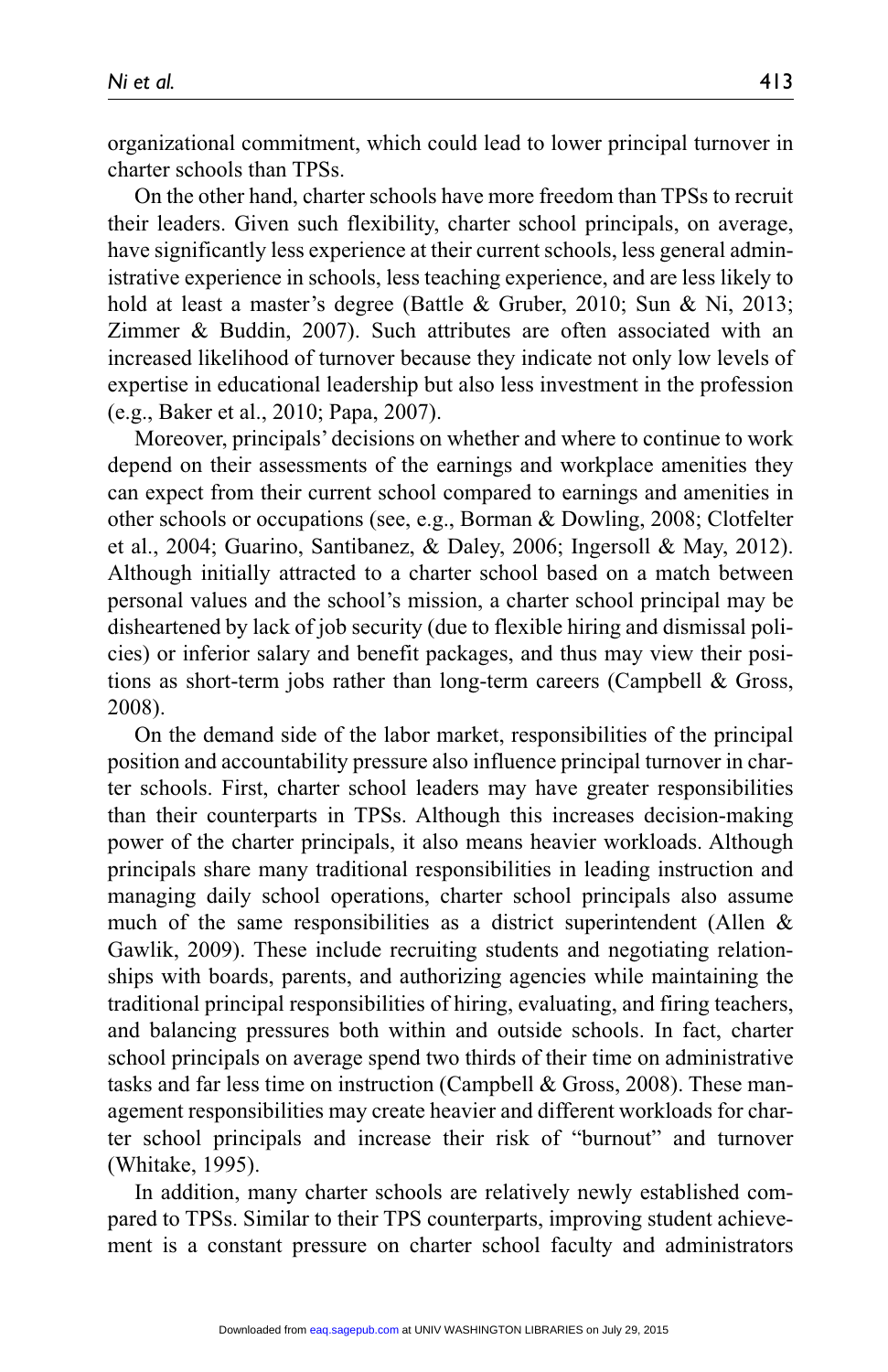(Clotfelter, Ladd, Vigdor, & Wheeler, 2006). However, newly established charter schools are more likely to suffer from insufficient staffing, high turnover rates among teachers, low proportions of experienced and highly qualified teachers, and insufficient supports for teachers (Cannata, 2008; Ni, 2012; Stuit & Smith, 2012). The lack of internal capacity to improve students' learning may add to principals' work pressure, particularly given the market mechanism of parental choice and accountability to consumers (Henig, Moser, Holyoke, & Lacireno-Paquet, 1999; Yatsko, Gross, & Christensen, 2009). Thus, the stress related to the "newness" of charter schools and accountability pressure can be another factor that results in high principal turnover rates in charter schools.

After reviewing factors in both supply and demand sides of the labor market, we expect different levels of principal turnover rates between charter schools and TPSs, although theories and evidence from the literature do not warrant a conclusion of definitely higher or lower rates in either type of schools. We now consider principal turnover patterns, as understanding different movements upon leaving would put us in a better position for designing effective policies to address these movements.

TPS principals are often former teachers who desire career advancement within the educational system and the experience of leading a school, which may serve as a "stepping stone" along a recognized career path (Chubb & Moe, 1990). In addition to the opportunity to move to a higher administrative position, there are often opportunities for TPS principals to move between schools as many TPSs are structured similarly, particularly within a school district. As principals gain seniority within a district, they often get their choice of schools; typically, the top choices are schools that serve less at-risk student populations and have better working conditions (Loeb, Kalogrides, & Horng, 2010). Therefore, TPS principals might be less likely to leave the system.

Where charter school principals tend to go after leaving the position, however, can be a very different story. Movement between charter schools is more difficult, due to the uniqueness of each charter school's mission and the difficulty of finding a good "fit" between the school and principal. In addition, charter school principals are less likely to move to a TPS principal position because they typically have limited credentials (less professional experience as a teacher or principal, and lower likelihood of having an administrative license or a master's degree in educational administration; Sun & Ni, 2013). In this sense, a charter school principal position is likely to be regarded as a "stopping point" in the educational system, whereas a TPS principal position is regarded as a "stepping stone" (Chubb & Moe, 1990).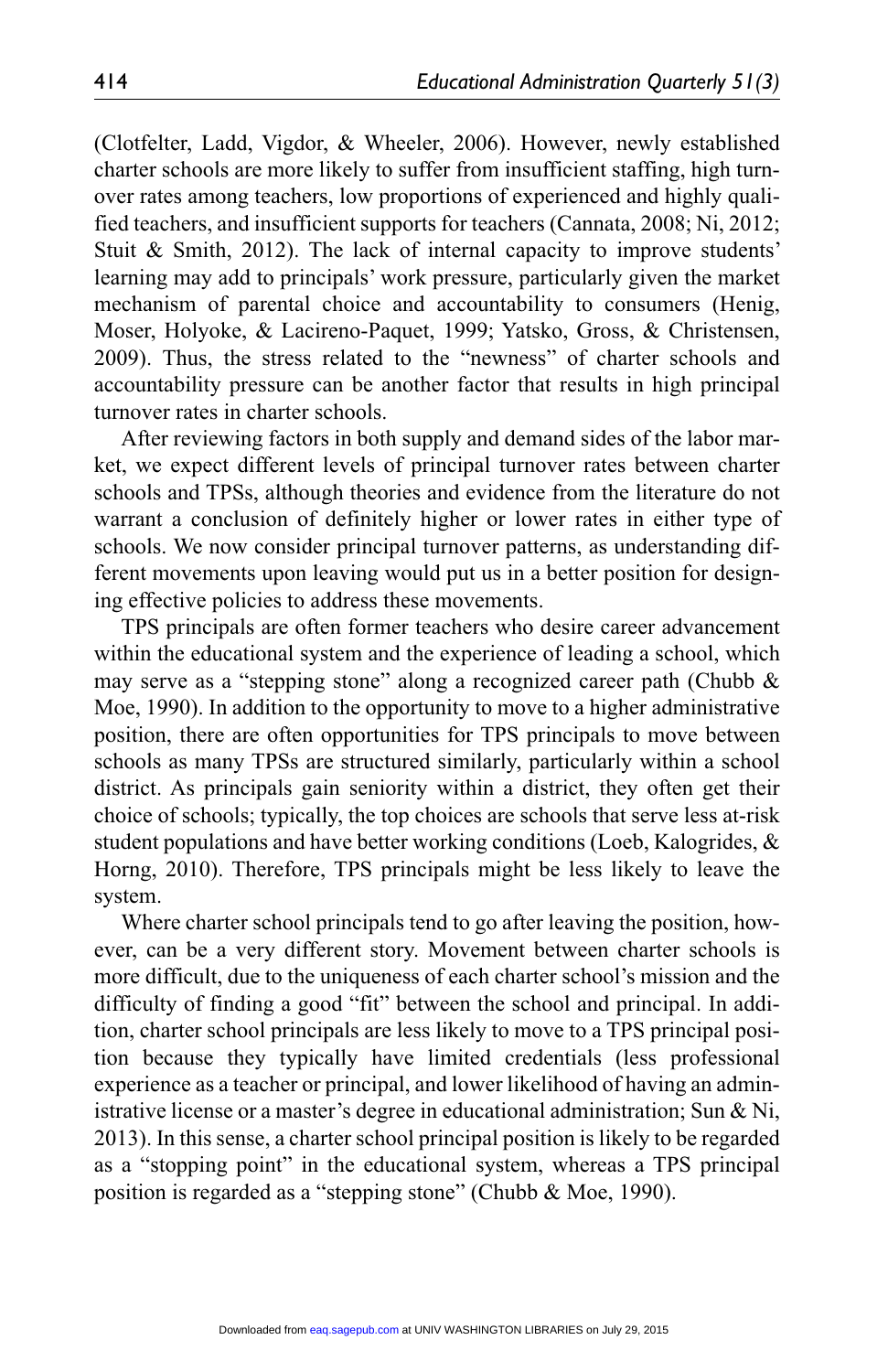In addition to the aforementioned factors, there are other contextual factors that might influence principal turnover. Charter schools and TPSs differ significantly in many ways such as location, curricular programs, student populations, staff, and enrollment size (Ni, 2012; Zimmer & Buddin, 2007). Regardless of school type, all of these factors may influence a principal's likelihood of leaving a school and, once they leave, where they go (see, e.g., Baker et al., 2010; DeAngelis & White, 2011; Gates et al., 2006; Mitgang, 2003; Papa, 2007; Papa, Lankford, & Wyckoff, 2002; Partlow, 2007). It is important to explore the extent to which these school contexts and principal characteristics moderate or mediate charter school effects on principal turnover.

#### **Utah Charter Schools**

In 1998, Utah passed legislation to allow charter schools as a public school option statewide. In the fall of 1999, six charter schools were opened and enrolled 390 students. Since then, Utah has experienced fast and steady growth in both number of charter schools and charter school enrollment. Originally, enrollment increase at charter schools was capped at 1.4% of the total school district enrollment as of the previous school year. In the 2010 legislative session, the State Board of Education was given the authority to remove the cap on charter school enrollment, contingent on the availability of legislative appropriations (Utah Code §53A-1a-502.5). By 2011, there were 78 charter schools, serving more than 40,120 students, or 7% of students in the state's public schools.

Unlike many other states, Utah charter schools tend to serve a larger proportion of White and nonpoverty students than TPSs (Ni & Rorrer, 2012). Of these 78 charter schools, 70 were authorized by the Utah Charter School Board and 8 were authorized by school districts. All Utah charter schools are start-up schools. Except for a few charter schools in the state that are managed by local Charter Management Organizations (CMOs), most are freestanding independent charter schools with the full responsibility of running a single school (The National Alliance for Public Charter Schools, 2013). To date, no charter schools focusing on general education have been closed.<sup>1</sup> The average length of operation for charter schools in 2011 was 5.3 years.

Utah charter schools receive revenue from multiple sources, including state funds (e.g., Local Revenue Replacement Program, Minimum School Fund, Revolving Loan Fund for capital outlay, School LAND Trust funds), federal funds (e.g., Federal Dissemination grants, Federal Start Up and Implementation Awards), or other sources (e.g., grants, endowments, gifts, property donations). The Local Revenue Replacement Program and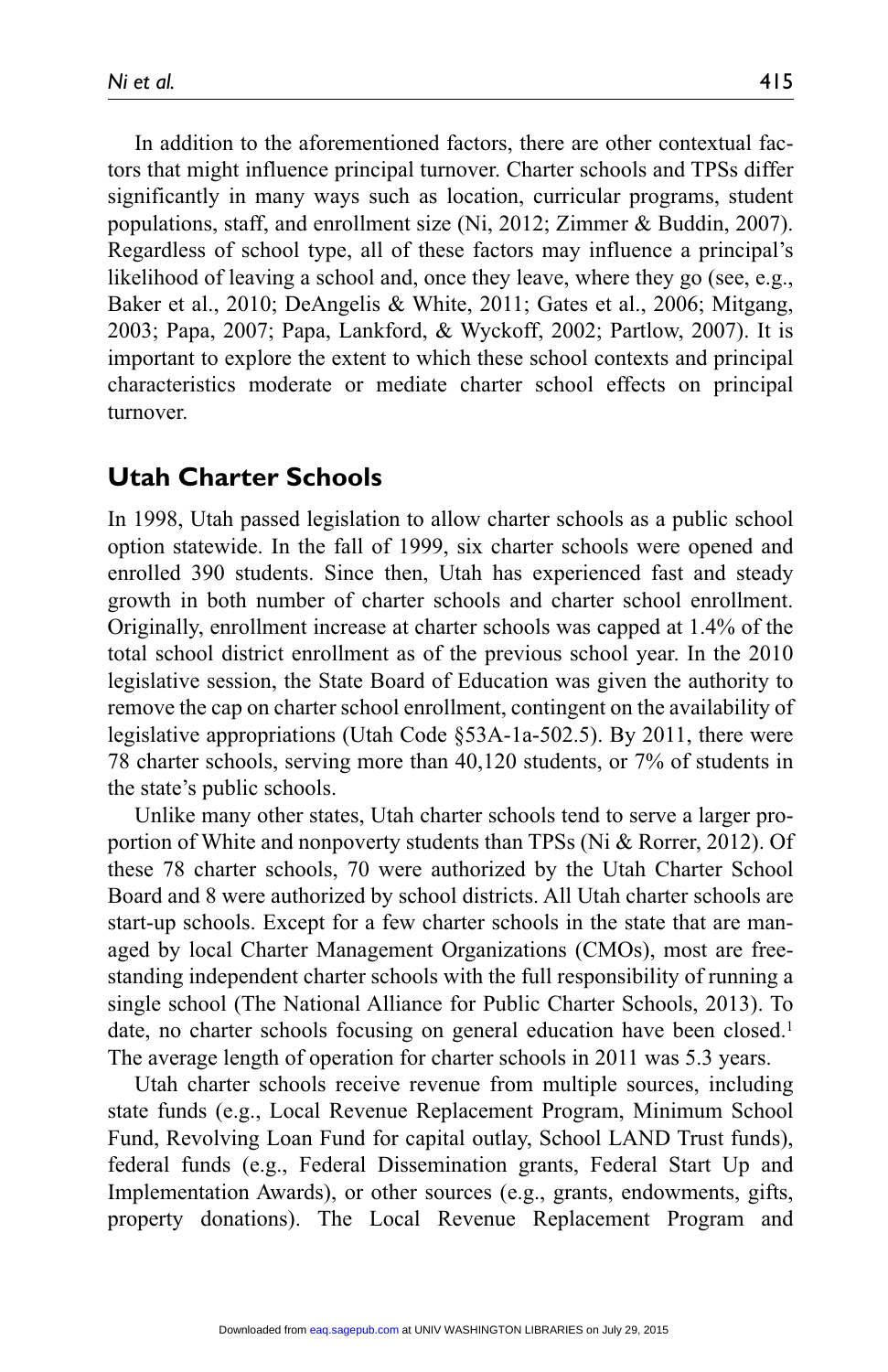Revolving Loan Fund are specifically intended to reduce disparity in revenue-generating capacity between charter schools and TPSs, similar to the purpose of the federal funding sources for charter schools. Current state fiscal policies require districts to contribute a portion of their local property tax revenue to the Local Replacement Program according to the number of charter students residing within their boundaries. Charter schools in Utah are not eligible for state-supported transportation funding.

Principals in Utah public schools, including charter schools, are required to hold a valid state administrative license. Most Utah districts do not have specific formal regulations on principal recruitment, selection, assignment, and retention.2 Recognizing the need for charter school leaders, the Utah State Office of Education (USOE) has facilitated various training opportunities. These trainings have included topics of general interest to those in school leadership positions (e.g., use of data, annual progress, strategic planning, and school improvement efforts) and issues that may be more relevant to charter schools (e.g., public relations, charter-specific laws).

#### **Data**

The data for this study come from multiple databases housed at the USOE. The main dataset is the Comprehensive Administration of Credentials for Teachers in Utah Schools (CACTUS). CACTUS contains longitudinal administrative data for all educators in Utah K-12 public schools, including charter schools. Since 1984, this system has tracked demographic information, highest educational degree received, license status, and current and previous district and school assignments for all public educators in Utah.

In addition, since 2004, the USOE Data Warehouse has maintained complete records of all students as they progress through Utah public schools. The information includes, but is not limited to, student enrollment, attendance, and demographics. The Data Warehouse also includes results from state sponsored criterion referenced tests (CRTs), which are administered at the end of each academic year to provide information about the core skills and abilities that students have acquired during the school year. The scores are reported on the same scale for all tests in mathematics, English language arts, and science, which makes student performance for different years and different tests comparable.

We merged the two datasets to analyze schools and their principals in each year. Although our analysis focuses on 8 years of longitudinal data between 2004 and 2011 when the student demographic and achievement data were available, some of our variables on principal characteristics (such as their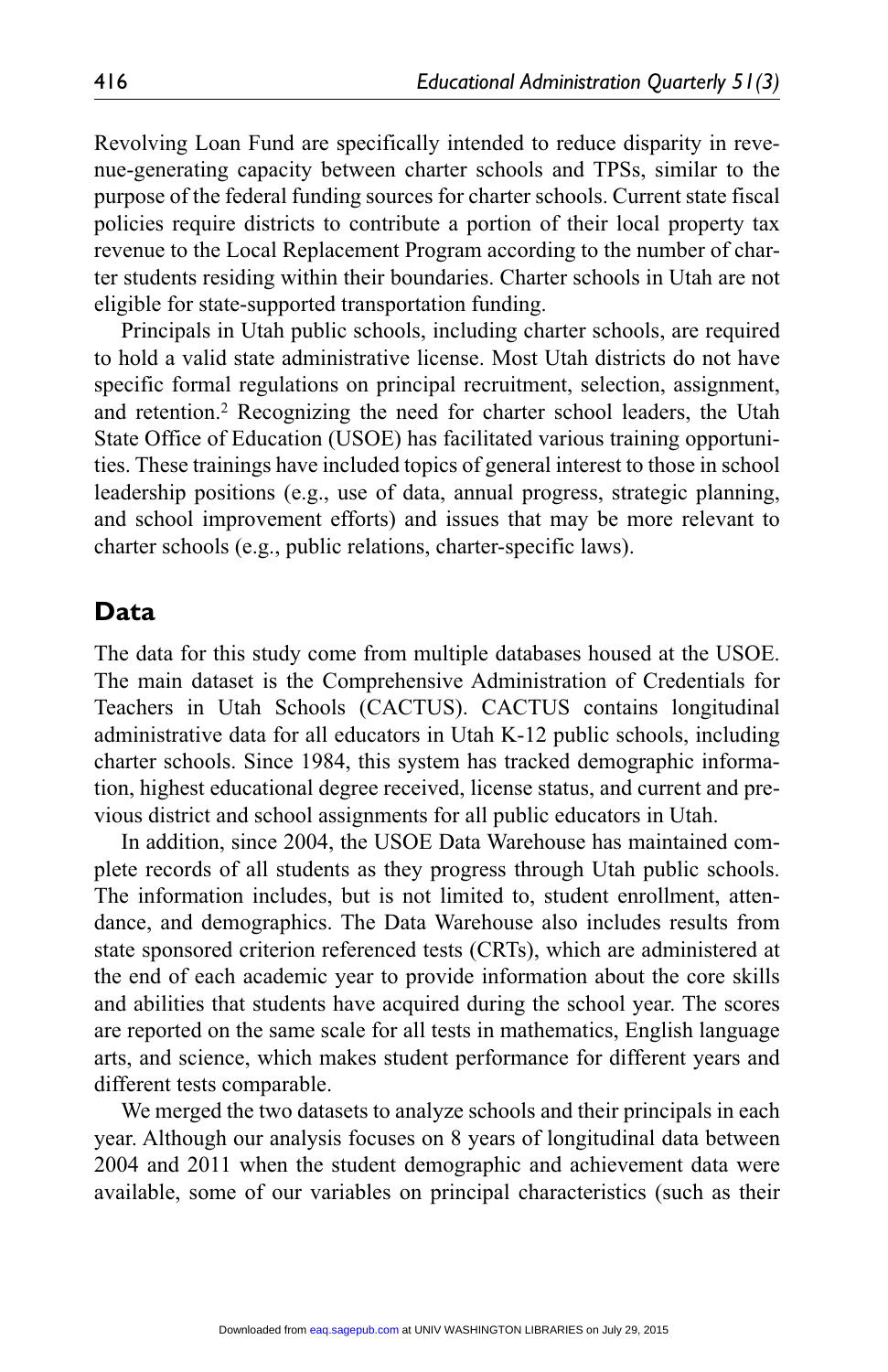work experience and educational levels) were generated from CACTUS data earlier than 2004. Our longitudinal dataset allows us to track the career path of each individual who was a principal at least once between 2004 and 2011 in the Utah public school system. In the dataset, each observation corresponds to a year for an individual principal and includes the principal's personal and professional characteristics, characteristics of the school he or she worked in, and any transitions or movements the principal made from one year to another. Over the 8 years, about 1,270 individuals held principal positions in Utah public schools. Because some individuals held a principal position in only some of the years, the total number of observations was approximately 6,200.

A principal can make several types of career and place transitions. We identified the transition status of a principal in each year based on whether he or she changed schools and/or positions in the subsequent year.3 A principal was identified as "1—Stayer," if he or she remained a principal at the same school in the next year; "2—Mover," if he or she remained a principal but moved to another school in the subsequent year; "3—Changer," if he or she changed to a nonprincipal position but remained in the public school system; or "4—Leaver," if he or she left the Utah public school system altogether. The leavers include those who retired, moved out of state, or changed to a noneducational position, all of whom were grouped into one category as we were unable to distinguish them in this dataset.

## **Methods**

#### *Comparison Groups*

Most Utah charter schools have existed less than 10 years, whereas TPSs on average have been in operation for an average of 36 years. When comparing the turnover rates of charter schools and TPSs, we recognized that differences might be attributed to the "newness" of charter school organizations instead of institutional differences between charters and TPSs. To account for the possible "newness" effect, in addition to having all TPSs as the comparison group for charter schools, we also constructed another comparison group— TPSs opened since 1999, the year when the first charter schools were opened in Utah. In total, 133 new TPSs were opened between 1999 and 2010, compared to 78 charter schools that were opened in the same period of time. As Figure 1 shows, the distributions of schools opened during this time period are very similar across charter schools and TPSs, with about half the schools in both categories opening after 2006.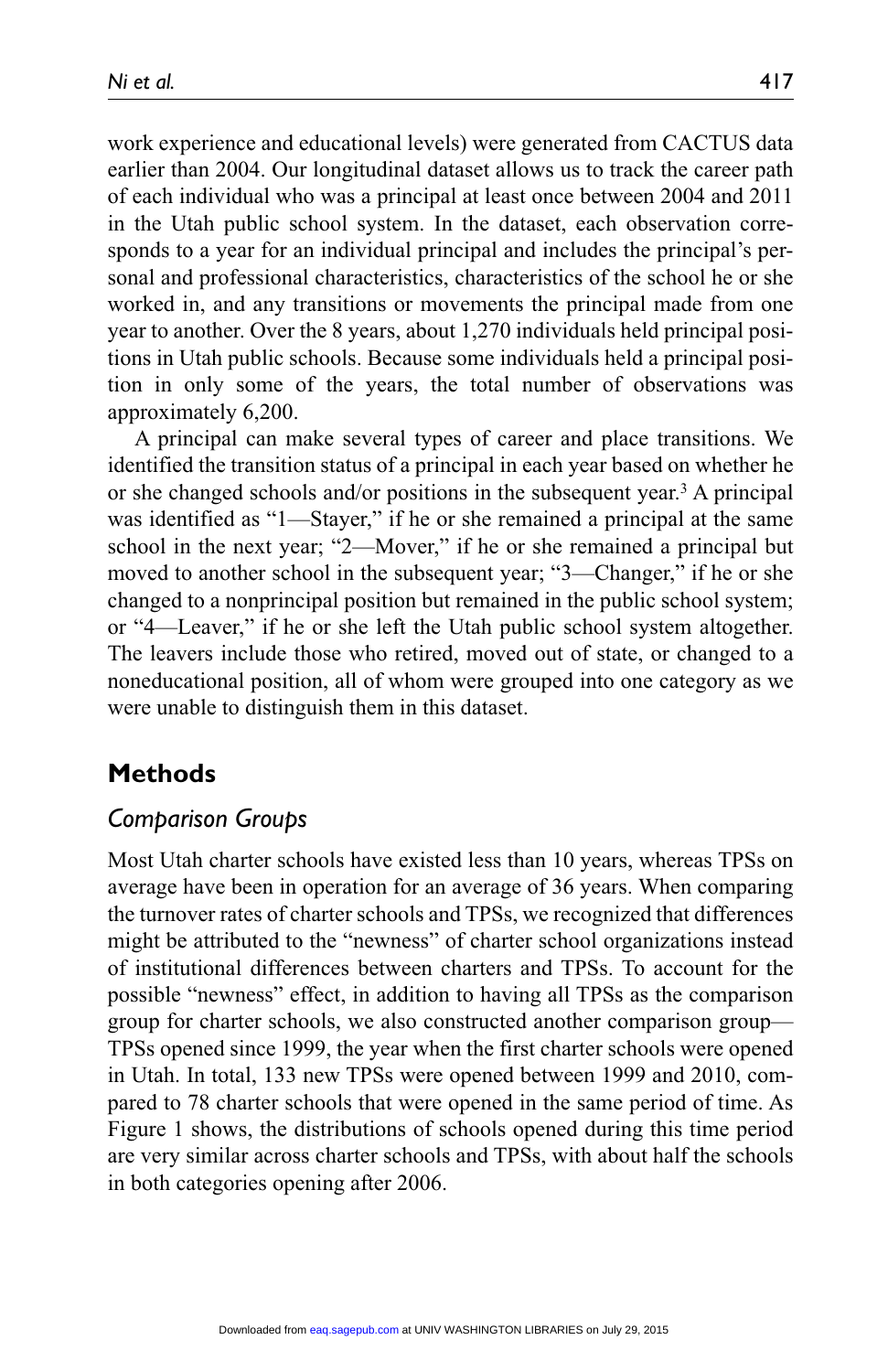

**Figure 1.** Number of new schools opened between 1999-2000 and 2010-2011.

## *Discrete-Time Competing Risk Models*

To investigate whether principals who worked in charter schools had different turnover patterns than principals who worked in the two TPS categories, we estimated a set of discrete-time competing risk models. The unit of analysis was individuals that were employed as a principal at least once between 2004 and 2010. As noted earlier, our longitudinal dataset was constructed in such a way that each observation corresponded to a year for every principal. The data are described in such a discrete-time fashion because the transitions typically happened at the end of a school year. The data are also right censored in the sense that no transition had occurred for some principals by 2010, the last year of our data.

Because a principal can make more than one type of transition, we employed multinomial logistic regressions to explore the discrete-time hazard ratios, or the relative risk ratios (RRRs), of principals making different transitions. As shown in Equation  $(1)$ , the outcome variable is  $y$  with four possible values (1—Stayer, 2—Mover, 3—Changer, and 4—Leaver) and follows a multinomial distribution. The risk of principal *i* making a certain type of transition  $m (m = 2, 3, \text{ or } 4)$  relative to staying  $(m = 1, \text{ the reference cate-}$ gory) in year *t*, conditional on no prior event occurrence, is a function of the type of school in which the principal worked, after controlling for principal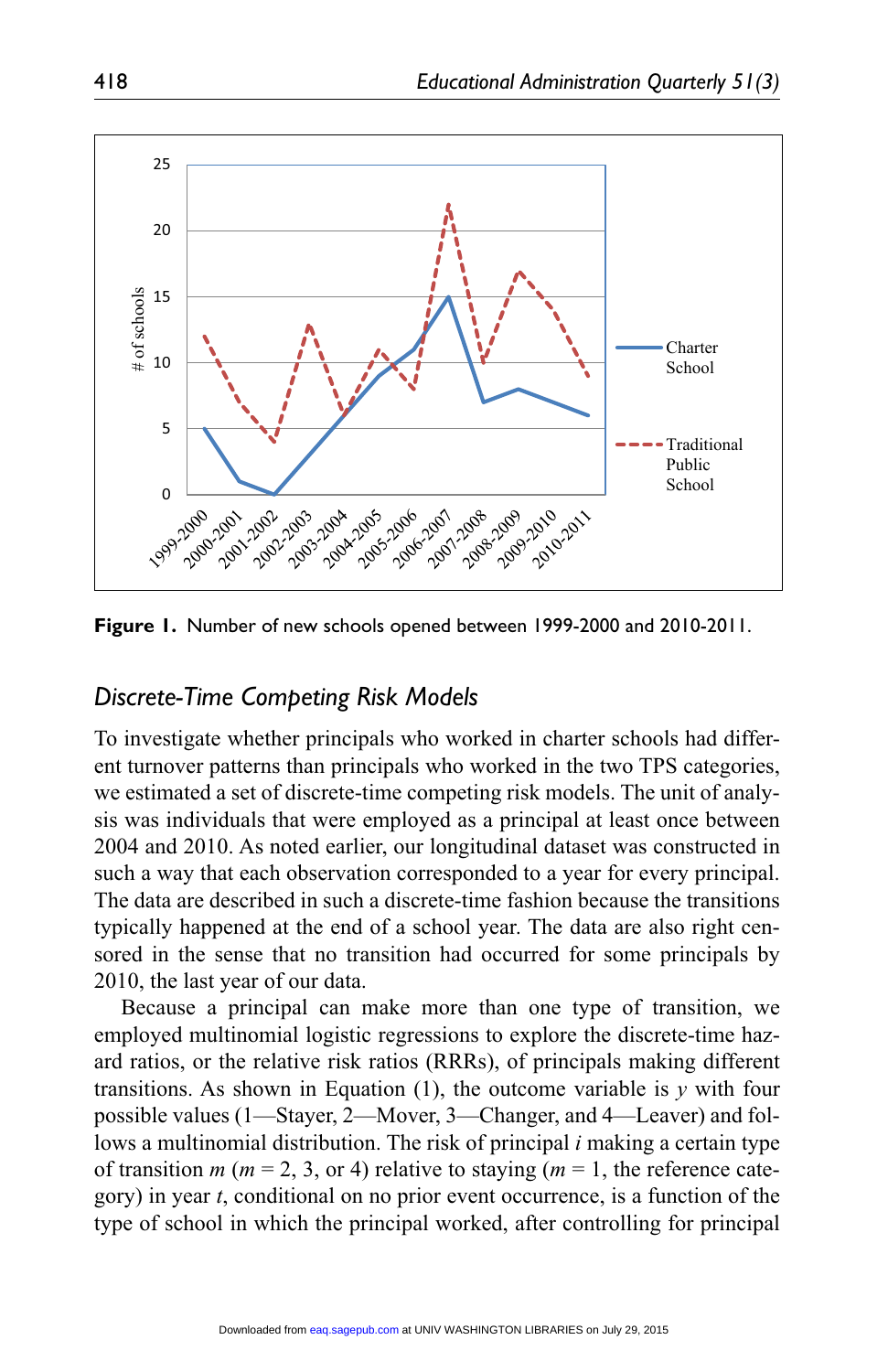and school characteristics. Following Loeb, Kalogrides, and Horng (2010), for the principals who had multiple transitions during the time period in our dataset, the clock restarted each time a transition was made, whether the move was to another school, a different position, or out of the educational system:

 $\log \{ \Pr(y_{it} = m) / \Pr(y_{it} = 1) \} = \left[ \alpha_1 D_1 + \alpha_2 D_2 + ... + \alpha_7 D_7 \right]$  $+\left[\beta_1\left(\text{charter}_{it}\right) + \beta_2\left(\text{newTPS}_{it}\right) + \gamma_1\left(\text{school contextual factors}_{it}\right) + \gamma_2\left(\text{principal characteristics}_{it}\right)\right].$ 

The primary variable of interest is *charter*, a dichotomous variable indicating whether principal *i* worked in a charter school in year *t*. Holding all other covariates constant, the exponential of  $\beta_1$  gives the RRR of principal turnover in charter schools in comparison to TPSs. An RRR greater than 1 indicates that principals in charter schools are more likely to make a certain type of transition than TPS principals, or vice versa. *NewTPS* identifies whether a TPS was opened after 1999. The coefficient of this variable,  $\beta_2$ , captures any different transition patterns of principals in new TPSs relative to more established TPSs.

In terms of school characteristics, we included student demographics (the percentages of minority, low-income, special education, and LEP students), educational level (elementary, middle, and high school), urbanicity, and student achievement measured by mean standardized test scores in mathematics and English language arts. Other variables, including the percentage of novice teachers with less than 3 years of teaching experience, percentage of NCLB-defined highly qualified teachers, and pupil-teacher ratio, were initially included in the models and dropped later because they were statistically insignificant in almost all model specifications.

Covariates also included principals' demographic and professional characteristics, such as prior teaching or administration experience in Utah, the highest degree earned (bachelor's, master's, or doctoral),<sup>4</sup> gender, and pay rate. Because principals' annual salaries and time commitment vary greatly, we measured principals' pay by hourly rate, calculated from annual salaries, contract days, and number of days a principal actually worked in a particular year.5 Variables on race were included initially, but then dropped due to statistical insignificance. Over 95% of Utah principals were White, so there was not enough variation in the race variables for their influence on principal turnover to be accurately estimated.

To account for the dependence of the risk of turnover on the duration of a principal in the same school, we included in the models a set of "time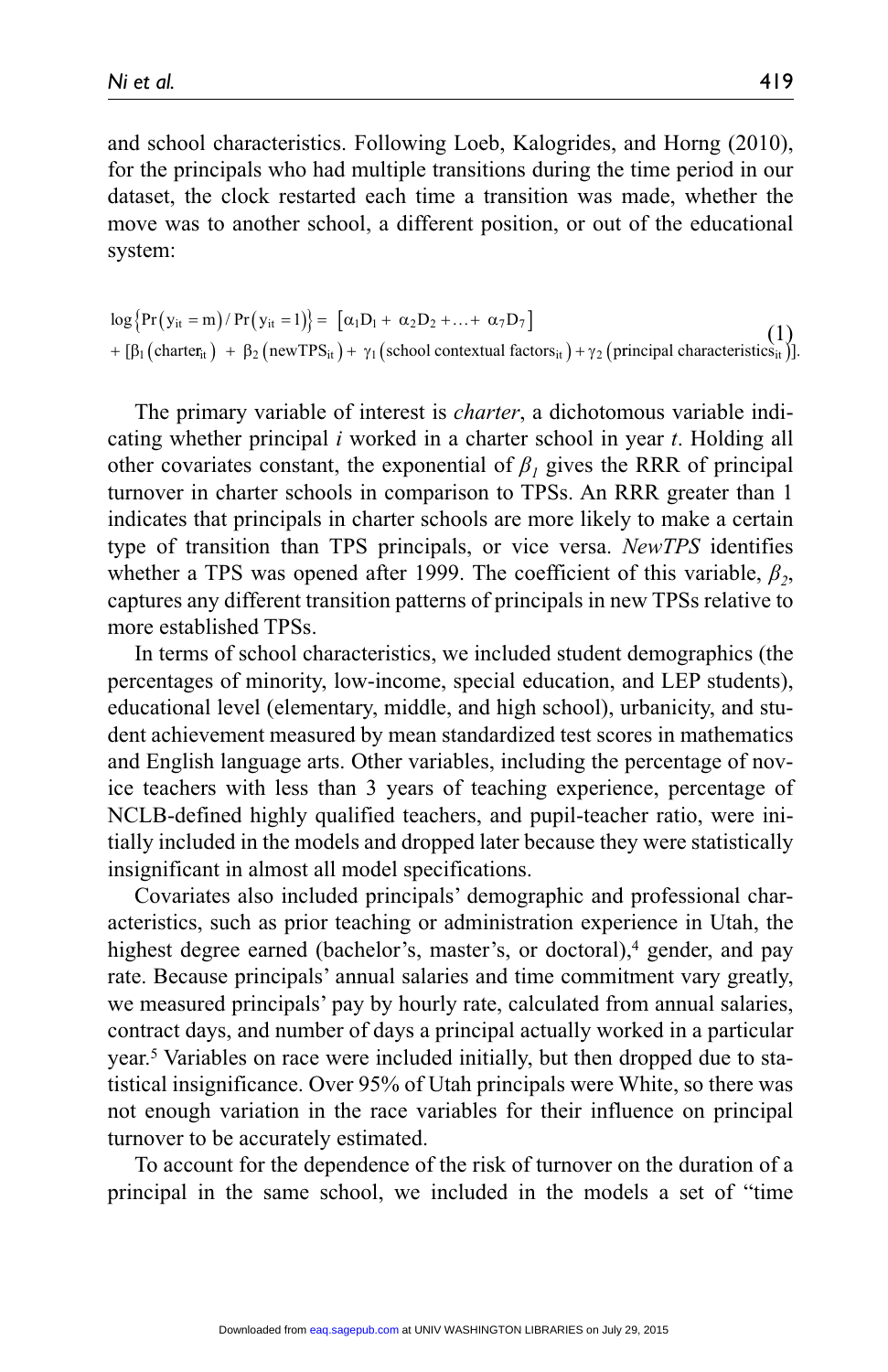indicators,"  $D_1$  to  $D_7$ . Each variable is set to 1 in the time period it represents and 0 elsewhere. For example,  $D_1 = 1$  in the first year an individual assumes the principal position in a school and 0 thereafter,  $D<sub>2</sub> = 1$  in the second year of his or her principalship in the same school and 0 in other years, and so forth.<sup>6</sup> Thus, the parameters  $\alpha_1$  to  $\alpha_7$  represent the flexible baseline logit hazard function (Singer & Willett, 2003). In addition to the time indicators, a set of school year dummy variables were added to control for any systematic factors in different years that influenced the probability of principal turnover in all schools, such as changes in other employment opportunities.

### **Results**

#### *School and Principal Characteristics*

Table 1 compares the average school and principal characteristics in 2010 for all charter schools, TPSs opened since1999, and TPSs that are more established. Among the three groups of schools, charter schools served the smallest proportions of students identified as eligible for free or reduced lunch (FRL), LEP students, or special education. One exception is that charter schools served a slightly higher percentage of students of color than new TPSs. Charter schools also had a considerably higher percentage of novice teachers than TPSs. Among TPSs, new TPSs served smaller proportions of low-income students, LEP students, and students with special education needs. As for student performance levels, although all three types of schools had similar proficiency levels in English language arts, new TPSs had much higher proficiency levels in mathematics than charter schools and more established TPSs.

Large differences existed in principal characteristics between charters and TPSs, whereas new TPSs and more established TPSs had many similarities. First, charter school principals on average had fewer years of experience teaching and leading a school than TPS principals. It is important, however, that these calculated years of experience be interpreted with caution because we were limited to include only experiences in the Utah public school system. Experiences outside the state or in private schools were not included, as our current dataset does not provide such information.

A smaller proportion of charter school principals had an advanced degree than TPS principals. Although almost all TPS principals held at least a master's degree, about 70% of the charter school principals held at least a master's degree. As shown in Table 1, all TPS principals held current state administrative licenses, whereas about 6% of charter school principals did not. Despite the differences in experience, education level, and licensure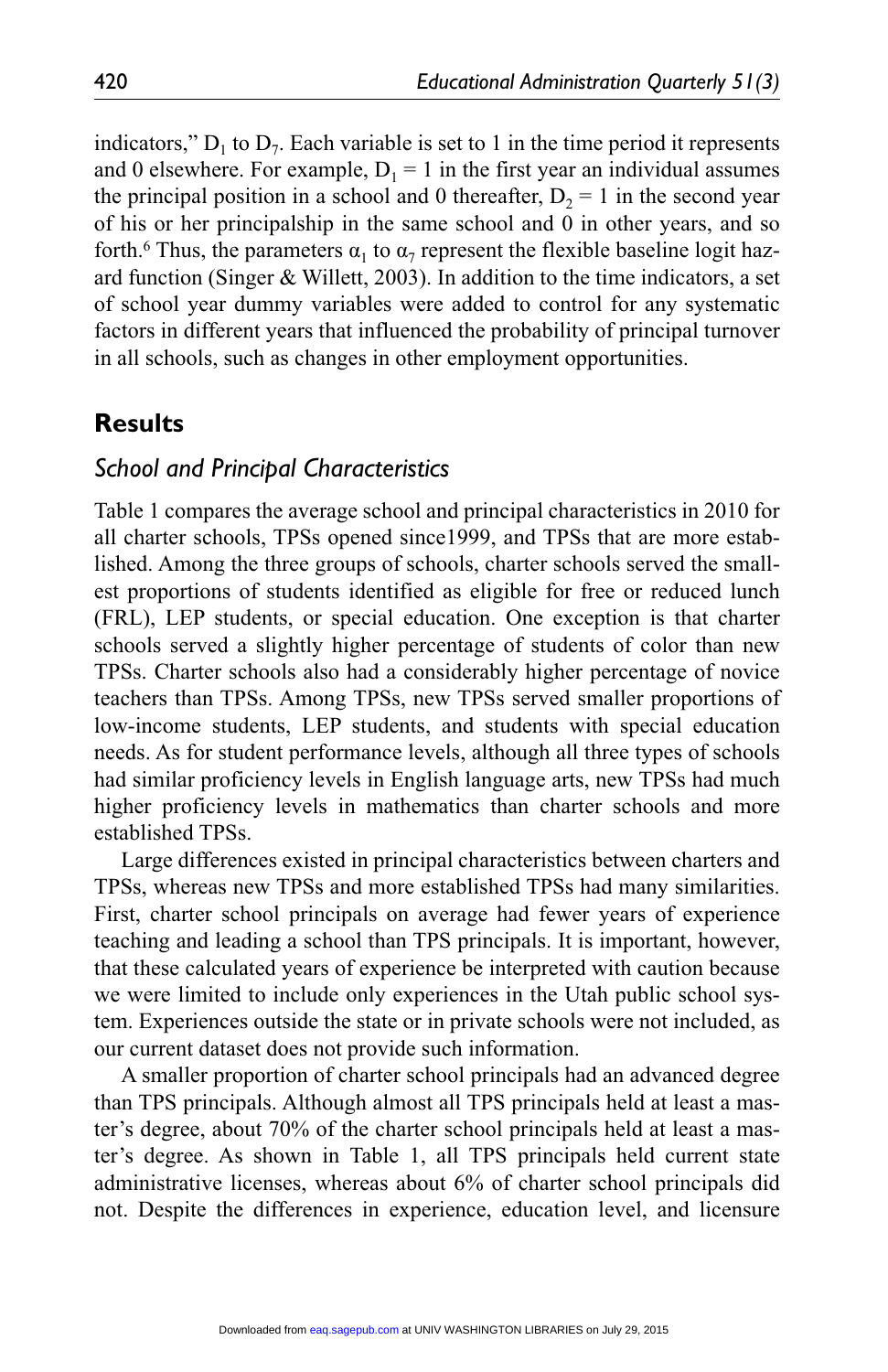|                                     | Charter<br>Schools | Newly       | More<br>Opened TPSs Established TPSs |
|-------------------------------------|--------------------|-------------|--------------------------------------|
|                                     | $(N = 78)$         | $(N = 133)$ | $(N = 640)$                          |
| School characteristics              |                    |             |                                      |
| Average school size                 | 334                | 524         | 430                                  |
| Minority (%)                        | 19.9               | 18.9        | 25.1                                 |
| <b>FRL (%)</b>                      | 30.6               | 37.3        | 44.6                                 |
| LEP $(\%)$                          | 3.6                | 5.3         | 7.6                                  |
| Special ed (%)                      | 11.9               | 12.3        | 13.8                                 |
| Novice teachers (%)                 | 52.7               | 25.1        | 21.8                                 |
| Proficient in language arts (%)     | 98.I               | 97.7        | 95.2                                 |
| Proficient in math (%)              | 86.1               | 94.5        | 88.2                                 |
| Urban (%)                           | 16.0               | 17.7        | 17.5                                 |
| Suburban (%)                        | 40.0               | 42.7        | 41.4                                 |
| Elementary (%)                      | 44.1               | 76.3        | 70                                   |
| Principal characteristics           |                    |             |                                      |
| Average years as a teacher          | 3.1                | 8.3         | 8.5                                  |
| Average years as a principal        | 5.6                | 9.9         | 7.7                                  |
| Doctoral degree (%)                 | 4.4                | 6.1         | 6.0                                  |
| Master's degree (%)                 | 63.2               | 93.9        | 91.6                                 |
| No state administrative license (%) | 6.3                | 0.0         | 0.0                                  |
| Average salary per hour (\$)        | 45.0               | 46.3        | 45.2                                 |
| Average age (years)                 | 48.4               | 51.8        | 49.7                                 |
| White (%)                           | 95.3               | 96.8        | 93.7                                 |
| Male (%)                            | 59.4               | 58.5        | 56.0                                 |

**Table 1.** Descriptive Statistics of Charter Schools and TPSs in 2010.

status, pay rates for principals were similar among the three types of schools. With regard to personal characteristics, the differences between charter and TPS principals are less prominent. The vast majority of the principals, both in charter schools and TPSs, were White with an average age of 50. About 59% of charter school principals and 56% of TPS principals were male.

#### *Principal Turnover Patterns*

Table 2 compares principal turnover rates among the three groups of schools from 2004 to 2010. On average, charter schools had the highest turnover rates. As the last row of Table 2 indicates, the average length of time principals remained in one school was 2.95 years for charter schools, 4.02 years for principals in more established TPSs, and 4.26 years for principals in newly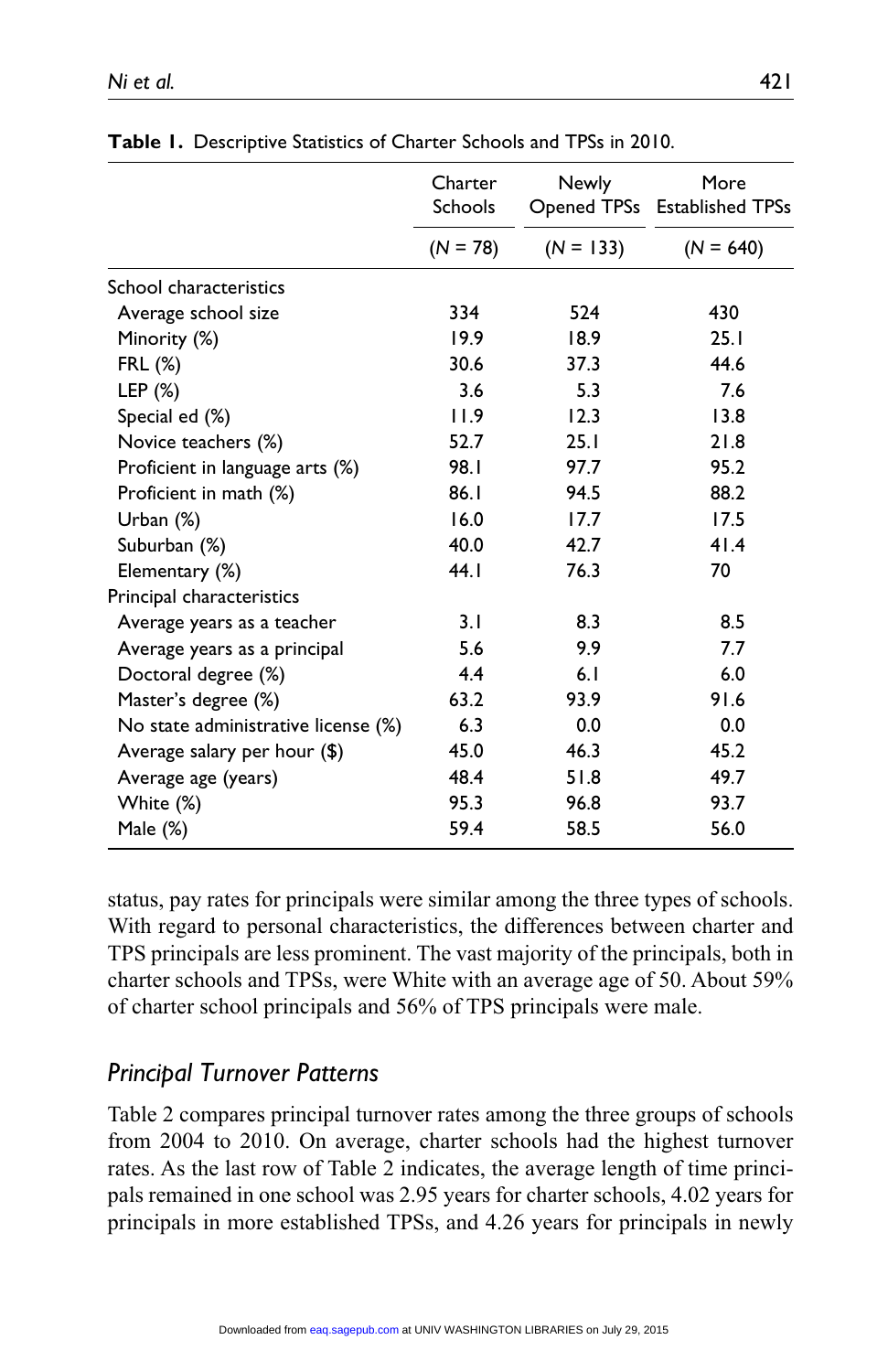|                      | Charter<br>Schools | Newly Opened<br><b>TPSs</b> | More Established<br><b>TPSs</b> |
|----------------------|--------------------|-----------------------------|---------------------------------|
| School Year          | $(\%)$             | $(\%)$                      | $(\%)$                          |
| 2004                 | 18.2               | 11.8                        | 20.0                            |
| 2005                 | 44.4               | 9.2                         | 18.8                            |
| 2006                 | 14.8               | 17.1                        | 24.3                            |
| 2007                 | 22.4               | 12.5                        | 18.6                            |
| 2008                 | 40.3               | 16.8                        | 18.4                            |
| 2009                 | 13.8               | 12.0                        | 20.7                            |
| 2010                 | 26.7               | 15.1                        | 18.8                            |
| Overall              | 25.8               | 13.5                        | 20.0                            |
| Average stay (years) | 2.91               | 4.26                        | 4.02                            |

**Table 2.** Principal Turnover Rates by Year, 2004 to 2010.

**Table 3.** Principal Turnover Rates by Transition Type, from 2004 to 2010.

| <b>Transition Type</b> | Charter<br>Schools (%)<br>$(N = 307)$ | Newly Opened<br>TPSs $(\%)$<br>$(N = 625)$ | More Established<br>TPSs $(\%)$<br>$(N = 4,775)$ |
|------------------------|---------------------------------------|--------------------------------------------|--------------------------------------------------|
| Stay                   | 74.3                                  | 86.6                                       | 79.6                                             |
| Move                   | 2.6                                   | 6.6                                        | 10.3                                             |
| To a charter school    | 2.3                                   | 0.2                                        | 0.2                                              |
| To a TPS               | 0.3                                   | 6.4                                        | 10.2                                             |
| Change                 | 11.4                                  | 2.6                                        | 5.1                                              |
| Leave                  | 11.7                                  | 4.3                                        | 4.9                                              |

opened TPSs. The year-to-year turnover rates in charter schools fluctuated considerably. In some years, the principal turnover rates in charter schools were higher than 40%. Overall, the average annual turnover rate between 2004 and 2010 was 25.8% in charter schools compared to 20.0% in more established TPSs and 13.5% in new TPSs. Table 2 also indicates that in all but one year, new TPSs had the lowest principal turnover among the three groups of schools.

Table 3 disaggregates principal turnover to different transition types and shows very different turnover patterns between charter schools and TPSs. After charter school principals left, they tended to change to nonprincipal positions (11.4%) or leave the Utah public school system altogether (11.7%). Only a small percentage of charter school principals (2.6%) took principal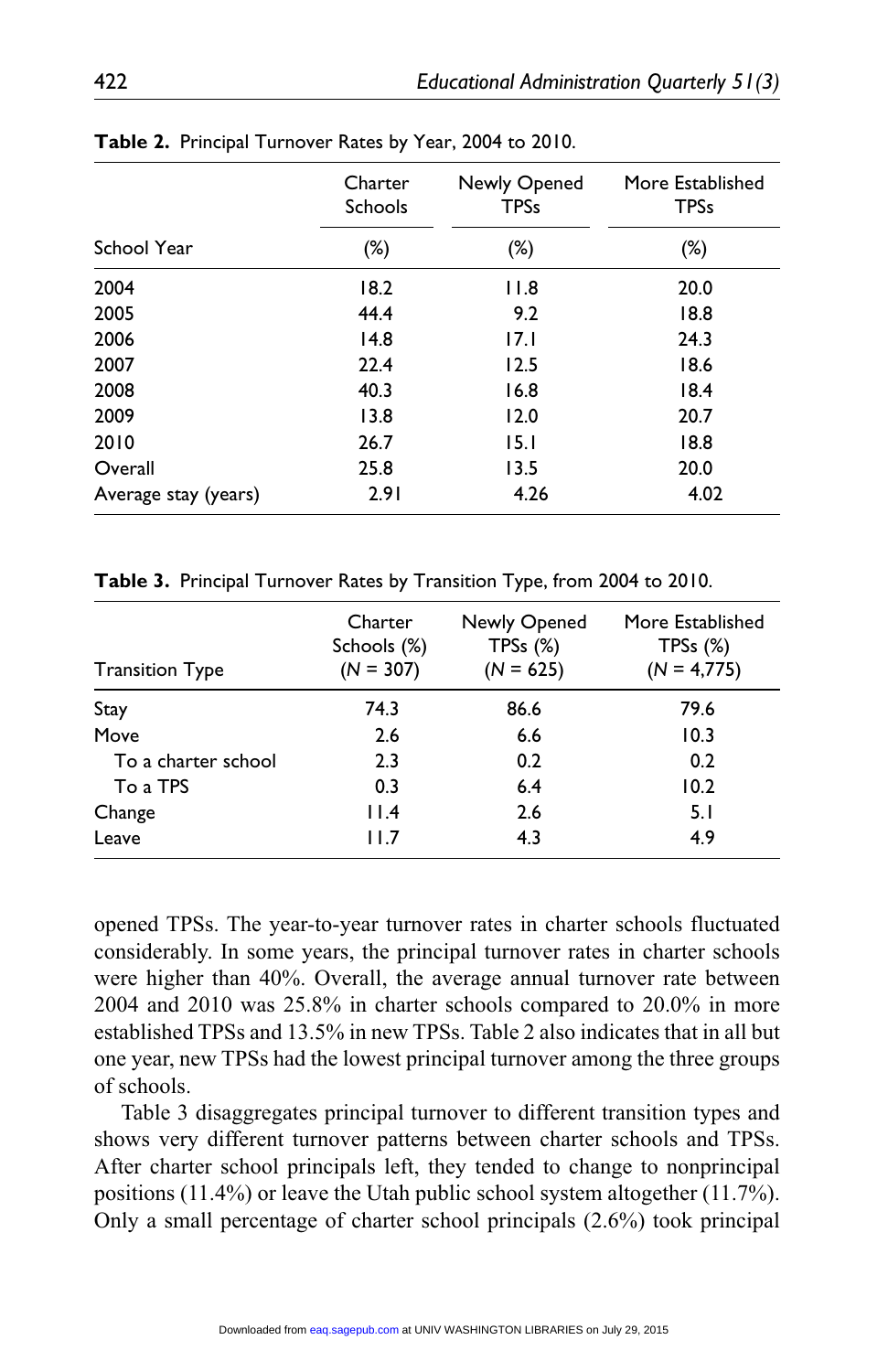positions at other schools. In contrast, when TPS principals left their current schools, they were more likely to move to another school and remain principals, instead of changing to nonprincipal positions or leaving the system.

It is worth emphasizing that when principals changed schools, they tended to move to schools within the same sector. That is, charter school principals were very likely to move to another charter school, whereas TPS principals tended to move to another TPS, mostly within the same school district. Interestingly, although new and more established TPSs shared similar transition patterns, new TPSs showed lower turnover rates in all transition categories.

The "leavers" category includes those who retired, changed profession, or moved out of state. Although it is impossible to distinguish them, we can make some speculations on the likelihood of leaving due to retirement. According to a survey conducted in 1998 by the National Association of Elementary School Principals, the average age at retirement is 57. The average age in our sample of charter schools leavers was 50.7 and the average age of TPS leavers was 56.8. This might indicate that TPS principals were more likely to retire when they leave, whereas charter schools principals were more likely to change to noneducational jobs or move out of state.

Another way to illustrate principal turnover is to look at the predicted cumulative hazard of different types of transition over the years. Figure 2 shows the Aalen-Johansen estimator, a matrix version of the Kaplan-Meier estimator, of the cumulative mean probability of different transitions in all three types of schools (Borgan, 1998). The dotted lines are the 95th confidence interval for the mean. As the top panel of Figure 2 demonstrates, a principal's probability of changing schools gradually increases as the duration at the school increases. By the end of the 8th year, about 10% of principals in charter schools are likely to change schools, whereas 35% of principals in new TPSs and 38% of principals in more established TPS are likely to make such changes.

The middle and bottom panels of Figure 2 present the cumulative probabilities of principals changing to nonprincipal positions or leaving the Utah public school system, respectively. Here, charter school principals display much higher probabilities of changing positions or leaving the system compared to TPS principals. By the end of the 8th year, about 35% of charter school principals are likely to change positions and about 38% are likely to leave the system. In contrast, principals in both newly opened and more established TPSs have much lower probabilities of leaving the principal position.

Because the probabilities of all types of transitions add to 100%, the results of the Aalen-Johansen estimator indicate that by the end of the 8th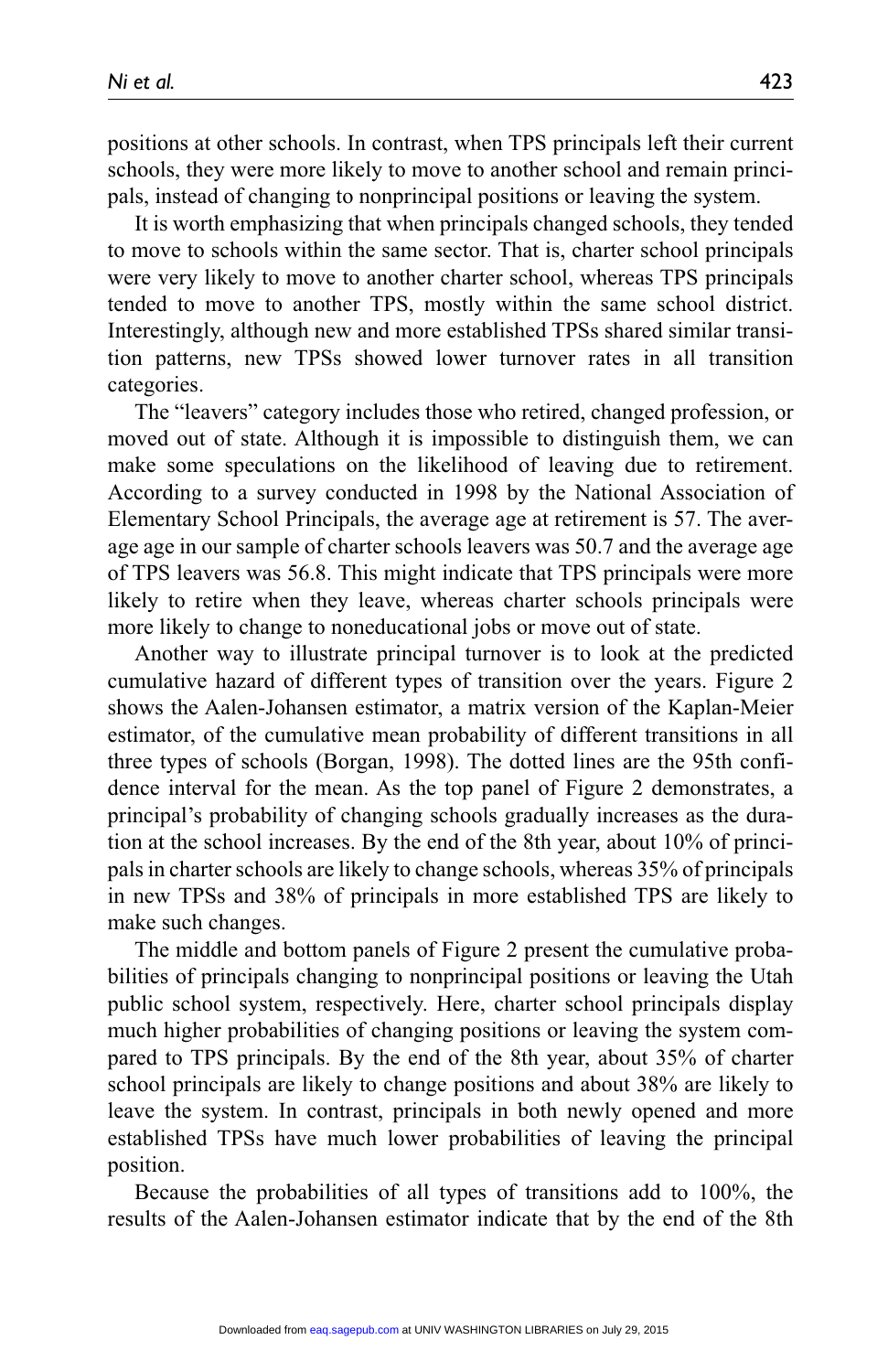

**Figure 2.** Aalen-Johansen estimates of the principal transition probabilities in charter schools and TPS.

year, about 30% of principals in new TPSs are likely to be principals in the same schools, whereas only 22% in more established TPSs and 17% in charter schools are likely to have their status unchanged. Although both more established TPSs and charter schools have high probabilities of principal turnover, the transition patterns are very different. Specifically, principals in more established TPSs tend to move between schools, whereas principals in charter schools are more likely to change positions or leave the state public educational system.

## *Multinomial Logit Analysis of Principal Turnover*

In this section, we compared principal transition patterns between charter schools and TPSs using longitudinal competing risk models, which allowed us to examine the extent to which different types of principal transition can be explained by school type, school contextual factors, and principal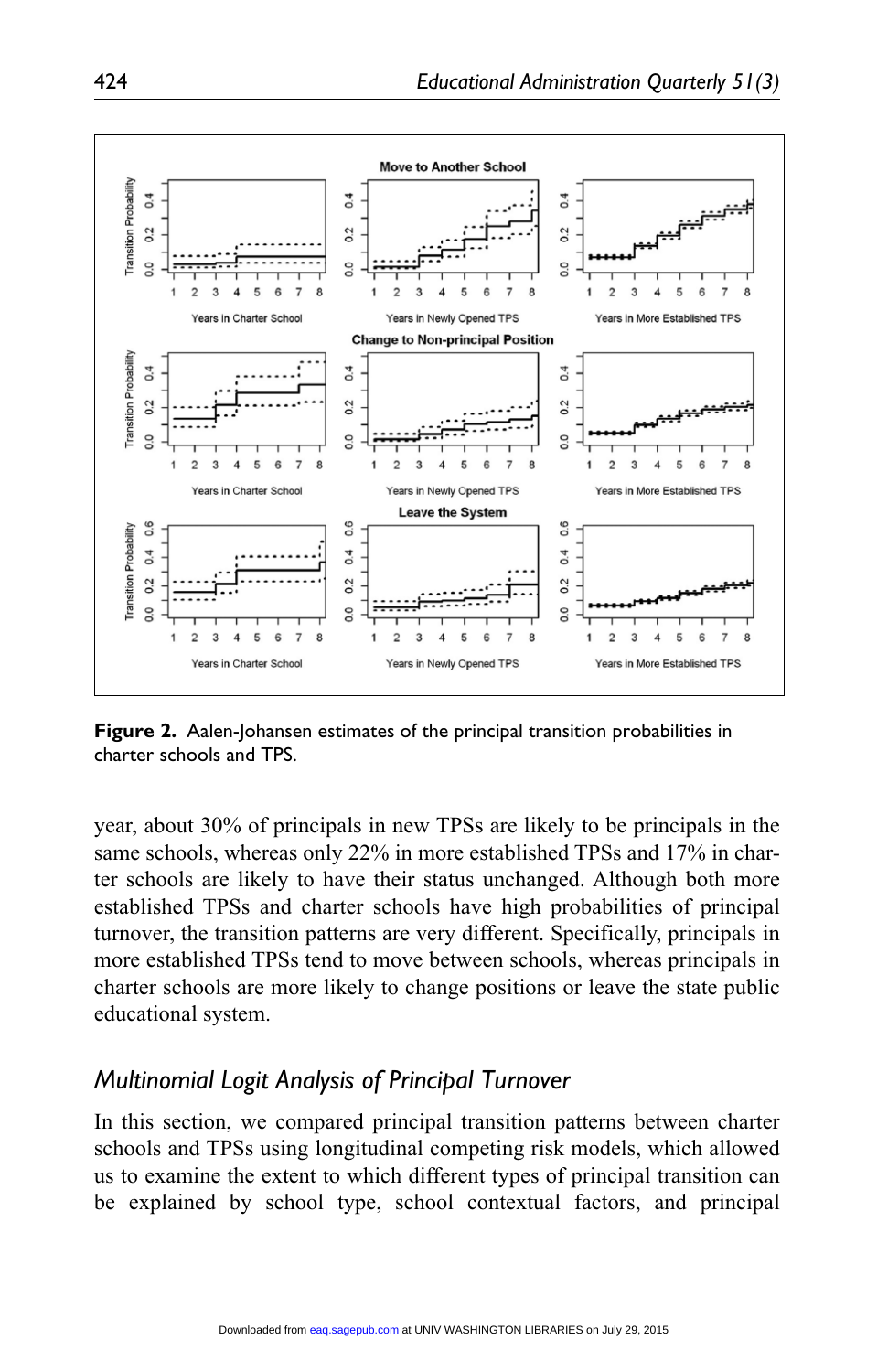characteristics. Four multinomial logit models were estimated. Model 1 only includes a dichotomous variable indicating whether a school is a charter school or TPS. Model 2 includes one more variable, *newTPS*, to further distinguish newly opened TPSs from more established TPSs. Model 3 extends Model 2 by including characteristics of the schools where principals worked. Finally, Model 4 extends Model 3 to include principal personal and professional characteristics.

*Principal turnover patterns between charter schools and TPSs*. Table 4 reports the estimated RRRs of principals moving to other schools, changing positions, and leaving the Utah public school system relative to remaining as a principal in the same school. As the results in Model 1 show, charter school principals had significantly lower odds of moving to another school than TPS principals ( $RRR = .40$ ). However, their odds of changing positions or leaving the Utah public school system were almost tripled (RRR  $= 2.98$  and RRR  $=$ 3.03, respectively) compared to TPS principals.

When the dichotomous variable, *newTPS*, was added to Model 2, the RRRs of all types of principal transition in charter schools remained similar to those in Model 1. The odds of principal turnover were significantly lower in newly opened TPSs than in more established TPSs. This applies to all types of transition except for leaving the system, which was statistically insignificant.

Controlling for school contextual factors in Model 3 and adding principal characteristics in Model 4 caused little change to the odds of principal turnover among the three types of schools. The RRRs remained similar, although the risk of charter school principals moving between schools was no longer significantly different than principals in more established TPSs.

*Influence of principal and school characteristics on principal turnover patterns*. Student demographics, such as percentages of minority, low-income, special education, and LEP students, had little direct effect on the risk of principal turnover, as indicated in Model 3 of Table 4. The only significant effect is that an increase in percentage of students with special needs slightly increased the risk of principals changing positions. School size did not have much of an impact on the likelihood of principal turnover in this study either. However, schools at different educational levels seemed to experience different principal turnover rates. Compared to elementary school principals, principals at high schools were less likely to transfer to another school, but more likely to change positions. However, there was no significant difference in the probability of a principal leaving the Utah educational system altogether across educational levels. In addition, principal turnover did not seem to vary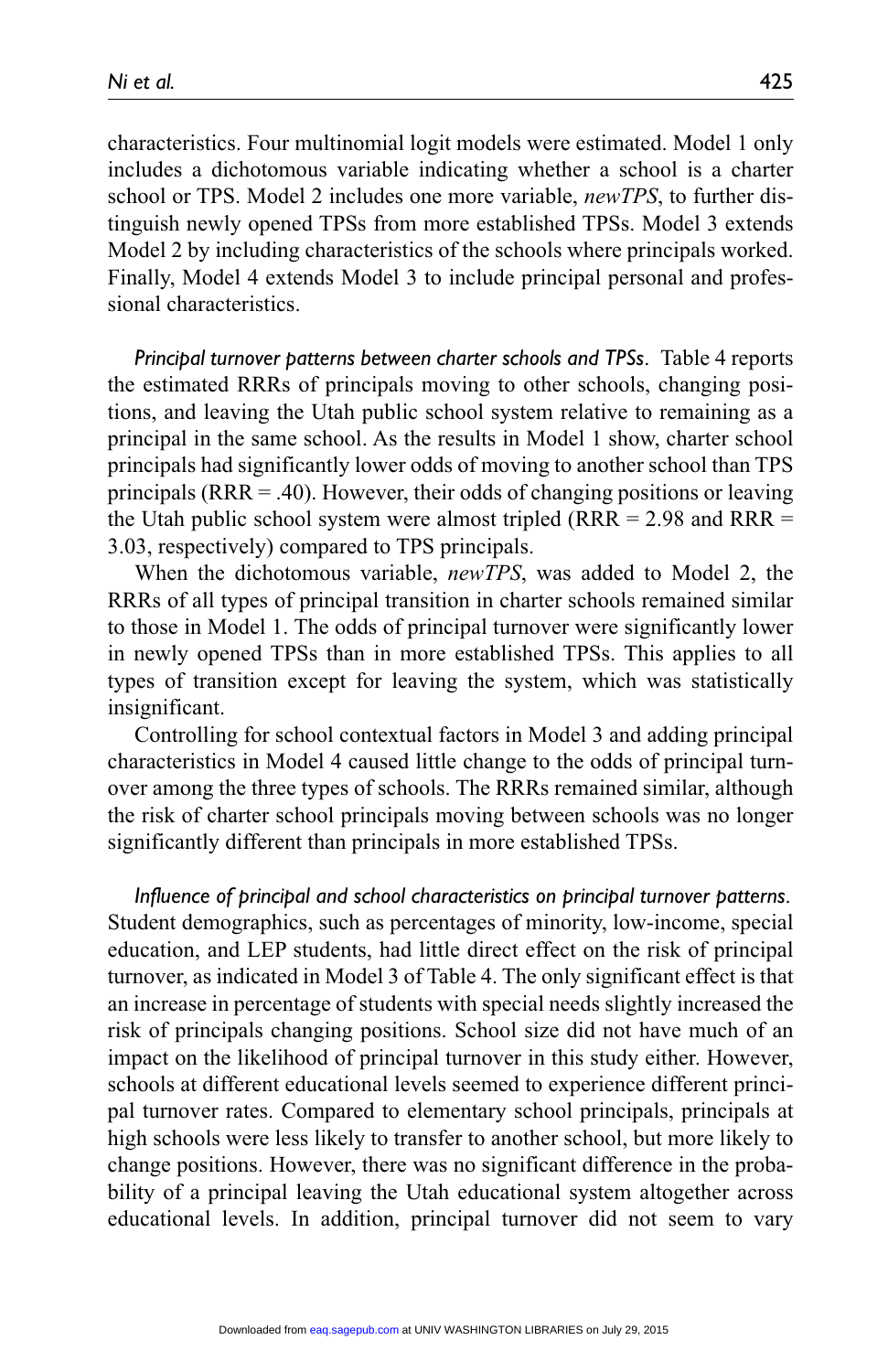|                           |      | Model I                                   |       |                       | Model 2          |                |                | Model 3           |                 |                          | Model 4              |                |
|---------------------------|------|-------------------------------------------|-------|-----------------------|------------------|----------------|----------------|-------------------|-----------------|--------------------------|----------------------|----------------|
|                           | Move | Change                                    | Leave | Move                  | Change           | Leave          | Move           | Change            | Leave           | Move                     | Change               | Leave          |
| Charter                   |      | $40*$ (.157) 2.98** (.649) 3.03*** (.663) |       | $.37*$ (.146)         | $2.75***$ (.603) | 2.98*** (.654) | .44 (.184)     | $2.54**$ (.645)   | $2.86**$ (.733) | .44(.206)                | 2.30** (.707)        | 2.94** (.883)  |
| New TPS                   |      |                                           |       | 58 <sup>%</sup> (098) | $.50*** (.128)$  | 89 (.189)      | 54** (.095)    | $.54*(.145)$      | (201, 203)      | .54 <sup>##</sup> (.10)  | 52* (.139)           | 80 (.186)      |
| School characteristics    |      |                                           |       |                       |                  |                |                |                   |                 |                          |                      |                |
| % minority                |      |                                           |       |                       |                  |                | $(001)$ $10$   | 000(0.008)        | $(800')$ 66     | 000(1000)                | $(600)$ $10.1$       | 00 (.008)      |
| % low income              |      |                                           |       |                       |                  |                | $(600)$ 66     | 000) 001          | $(500)$ 66      | $(600)$ 66               | $(900)$ 86.          | $(900)$ 66     |
| % special ed.             |      |                                           |       |                       |                  |                | (10) 66        | $(016)$ * $(0.0)$ | $(510)$ 66      | $(10, 0.9)$ 66           | $(10, 0)$ * $(0, 0)$ | $(916)$ 10.    |
| % LEP                     |      |                                           |       |                       |                  |                | $(10)$ 86      | (510, 98          | $(110)$ 10.     | (10.989)                 | (210, 98)            | (110, 000)     |
| Ln(school size)           |      |                                           |       |                       |                  |                | $(611)$ $801$  | 1.09 (.136)       | (107) 68        | 1.02(.118)               | 1.09(133)            | .02(1.128)     |
| High school               |      |                                           |       |                       |                  |                | (660) ***      | $7**$ (333)       | .04(.232)       | $51$ <sup>**</sup> (.111 | $.66*(.353)$         | .91(232)       |
| Middle school             |      |                                           |       |                       |                  |                | $(651')$ $26'$ | (236)             | .24(.229)       | 97 (.146)                | .36(.255)            | .25(.246)      |
| Suburban                  |      |                                           |       |                       |                  |                | $68***(245)$   | 1.06(217)         | .96 (.189)      | $(545)$ *** (.249)       | 1.05(226)            | $(861)$ $56$ . |
| <b>Rural</b>              |      |                                           |       |                       |                  |                | (22)           | $.56*(.327)$      | .06(224)        | 1.20(22)                 | $.59*(.34)$          | 11 (248)       |
| Math score                |      |                                           |       |                       |                  |                | 65* (.137      | 84(211)           | 56* (.141)      | $.64*(.136)$             | .84(213)             | $60*$ (.145)   |
| Principal characteristics |      |                                           |       |                       |                  |                |                |                   |                 |                          |                      |                |
| Years as teacher          |      |                                           |       |                       |                  |                |                |                   |                 | 97* (.012)               | (910') 66            | (910) 101      |
| Years as principal        |      |                                           |       |                       |                  |                |                |                   |                 | 1.01(012)                | (016)                | $(210)$ *b0    |
| Age                       |      |                                           |       |                       |                  |                |                |                   |                 | 1.03 (.075)              | .86 (.077)           | 826 (.107)     |
| Age square                |      |                                           |       |                       |                  |                |                |                   |                 | $(100')$ 66              | $(100)$ 10.          | $(1001)$ $*50$ |
| Master's degree           |      |                                           |       |                       |                  |                |                |                   |                 | 2.72 (1.833)             | .96 (.395)           | $.45*(.18)$    |
| Doctoral degree           |      |                                           |       |                       |                  |                |                |                   |                 | 2.77 (1.942)             | $(6+5)$ 81.          | .42(.196)      |
| Male                      |      |                                           |       |                       |                  |                |                |                   |                 | 78* (.083)               | (811) 88             | $(21')$ $(0)$  |
| Pay rate                  |      |                                           |       |                       |                  |                |                |                   |                 | (800) 10.1               | .01(012)             | (510) 66       |
| z                         |      | 5,381                                     |       |                       | 5,381            |                |                | 5,316             |                 |                          | 5,304                |                |

Table 4. Multinomial Logit Models of Principal Transition Patterns. **Table 4.** Multinomial Logit Models of Principal Transition Patterns.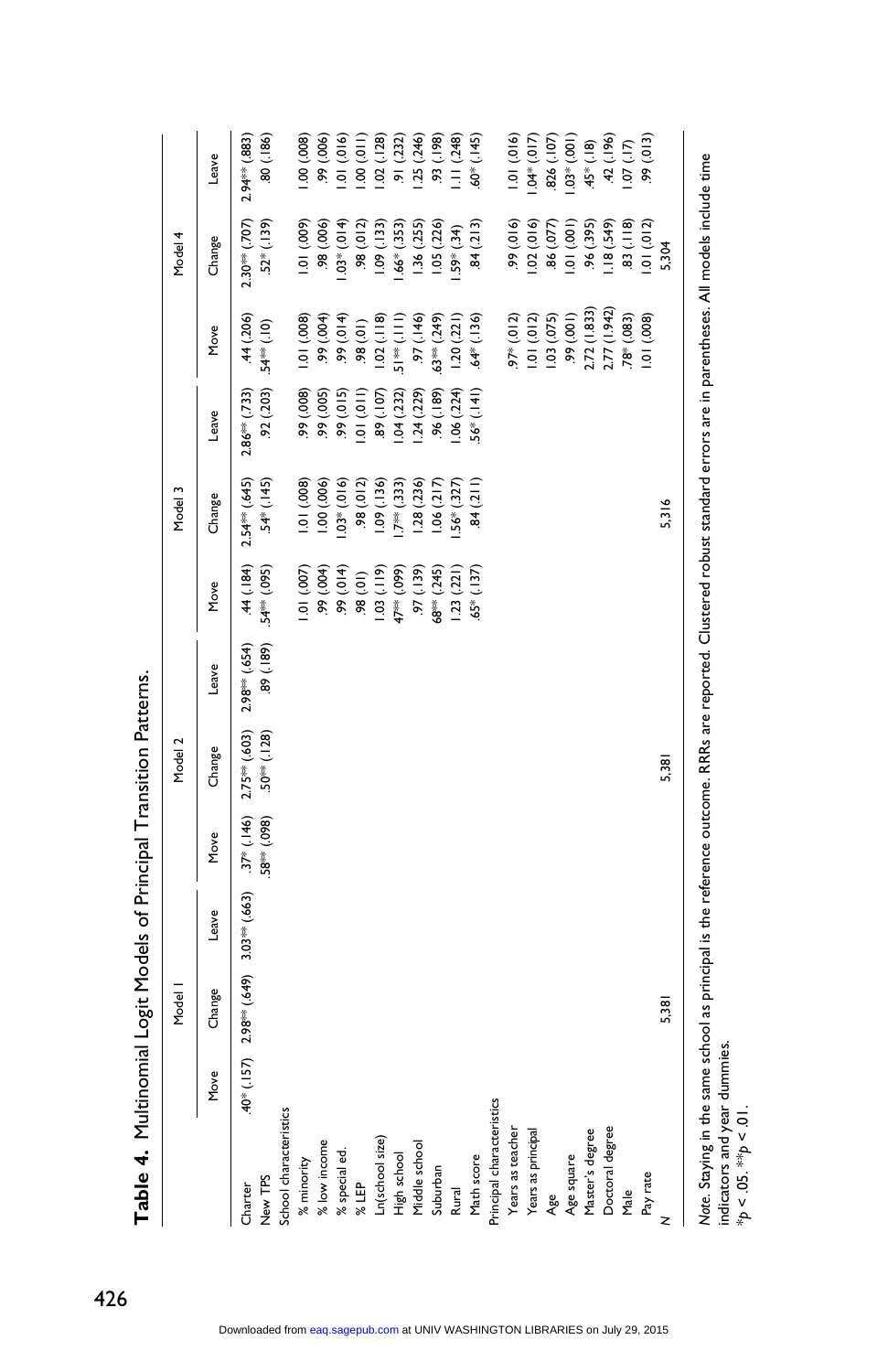depending on urbanicity, except that suburban principals in comparison to their rural peers had a higher likelihood of moving to principal positions at other schools, when all other variables in the model were controlled.

Student achievement was negatively associated with principal turnover. The increase of one standard deviation in mathematics test scores lowered the odds of a principal moving to another school by 35% or leaving the system by 44%. Increased mathematics scores may also be associated with lower risk of changing positions, although it was not statistically significant.7 This might be due to either voluntary turnover of principals at low-performing schools who may seek better working conditions elsewhere or involuntary turnover initiated by schools wishing to remove ineffective leaders.

Model 4 shows that some of the principal characteristics were significant predictors of turnover. Principals with more teaching experience were slightly less likely to take a principal position at another school, whereas principals with more prior principalship experience were more likely to leave the system, probably indicating a greater likelihood of retirement. Individuals with higher educational levels, either a master's or doctoral degree, were less likely to leave the educational system than individuals with only a bachelor's degree. In this study, gender had no significant influence on turnover. Interestingly, pay rate also had little impact on principal turnover, possibly due to the poor quality of the pay rate data as previously noted.

*Differential effects of school and principal characteristics on principal turnover*. In order to examine whether school characteristics may moderate the effect of school type on principal turnover, we added interaction terms between the charter dichotomous variable and each of the school and principal covariates. Although not reported here, most of the interaction terms were not statistically significant, indicating that the influences of school and principal characteristics on principal turnover were similar across school types. For example, the interaction effect between student achievement and school type on principal turnover was insignificant. This indicates that although student achievement is negatively associated with principal turnover, the association was neither stronger nor weaker in charter schools than in TPSs.

The only significant interaction terms were between "charter" and "years as principal." The RRRs were less than one for all transition types. This means that charter school principals with more prior principalship experience were less likely to transfer, change, or leave the Utah public school system than less experienced charter school principals. This result suggests experience matters more to charter school principals than TPS principals in predicting probability of staying.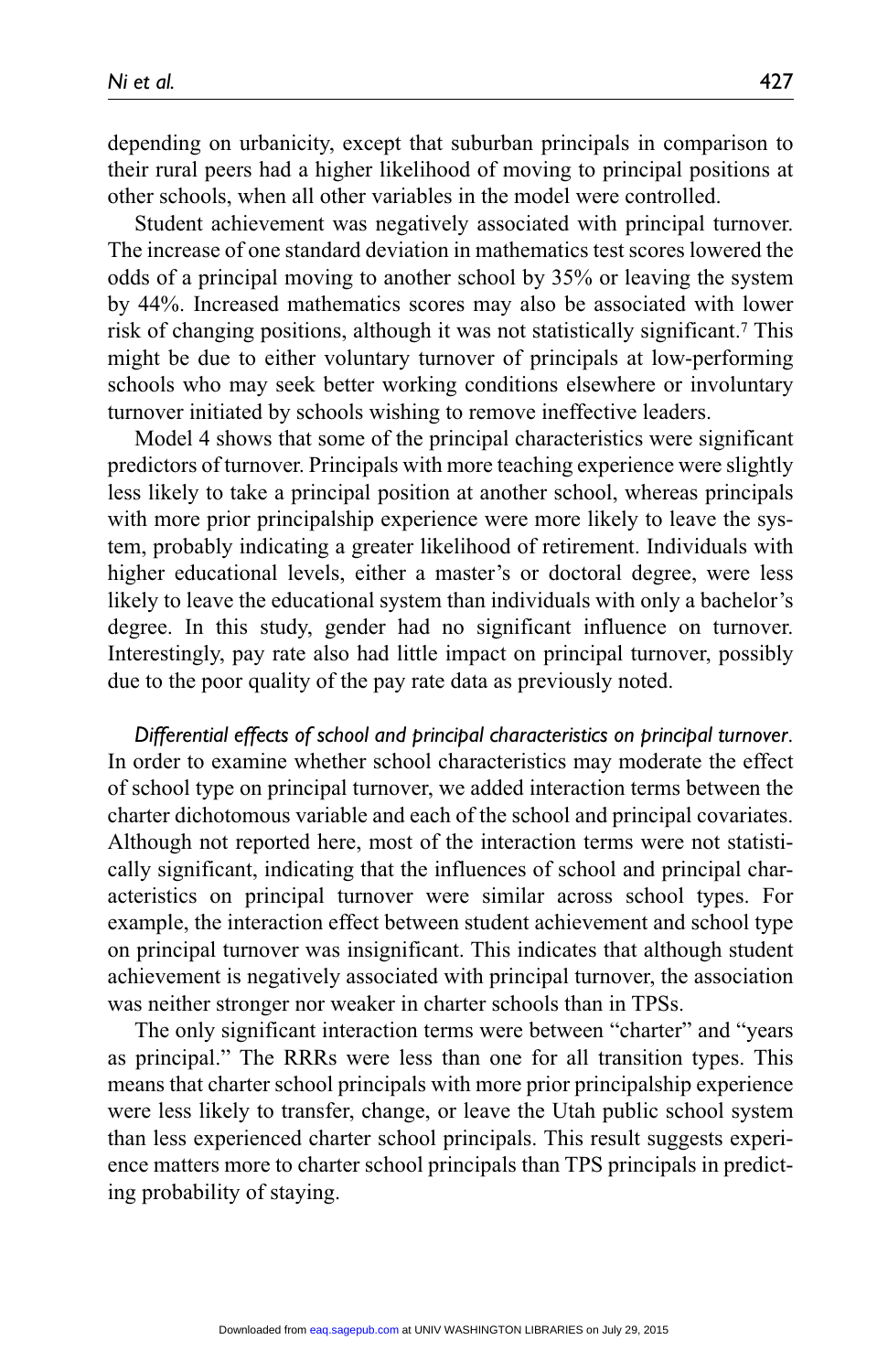#### *Sensitivity Analysis*

Some principals had multiple transitions during the time period of our data. About 18% of principals had made more than one transition between 2004 and 2010. About 20 principals had made up to four transitions during these 8 years. If the multiple transitions of one individual are treated as independent events, it might cause problems with endogeneity if the later events are correlated with the first transition for the same individual. In fact, in our dataset, the average durations of the first, second, third, and fourth events are 3.9, 2.5, 2.0, and 1.1 years, indicating an increasingly shorter duration as the number of events increases. For a sensitivity analysis, we estimated the discrete-time competing risk models with the subsample of the first transition of all principals.

As Table 5 shows, although the magnitude and statistical significance of the RRRs changed slightly for some variables as compared to Table 4, the main results were similar. Compared to TPS principals, charter school principals were still more likely to change positions or leave the system. Although the odds of moving between schools were less than half for charter schools compared to TPSs in Model 1, this difference was no longer statistically significant. This is most likely caused by the increased standard errors when the sample size is reduced. The fairly consistent results between the initial transition subsample and the full sample indicate the internal validity of our findings.

#### **Discussions and Implications**

The importance of effective leadership for schools is no longer contested terrain. Due to intensifying demands for accountability, effectiveness, efficiency, choice, and equity, the school principal position has become increasingly complex for both charter and TPSs. Drawing on longitudinal administrative records of Utah public schools and their principals, this study adds new evidence to the thin literature on leadership stability by comparing principal turnover in charter schools and TPSs, and exploring how the variation in principal turnover can be explained by other school contextual factors and principal characteristics. Although our data did not allow us to fully examine the reasons for the differences in principal turnover rates and patterns between charter schools and TPSs nor the reasons that charter school principals opted to "step-out" of public school leadership positions and schools, the findings provide important insights for future research on how to design effective principal personnel strategies to retain high-quality principals in charter schools as well as in TPSs.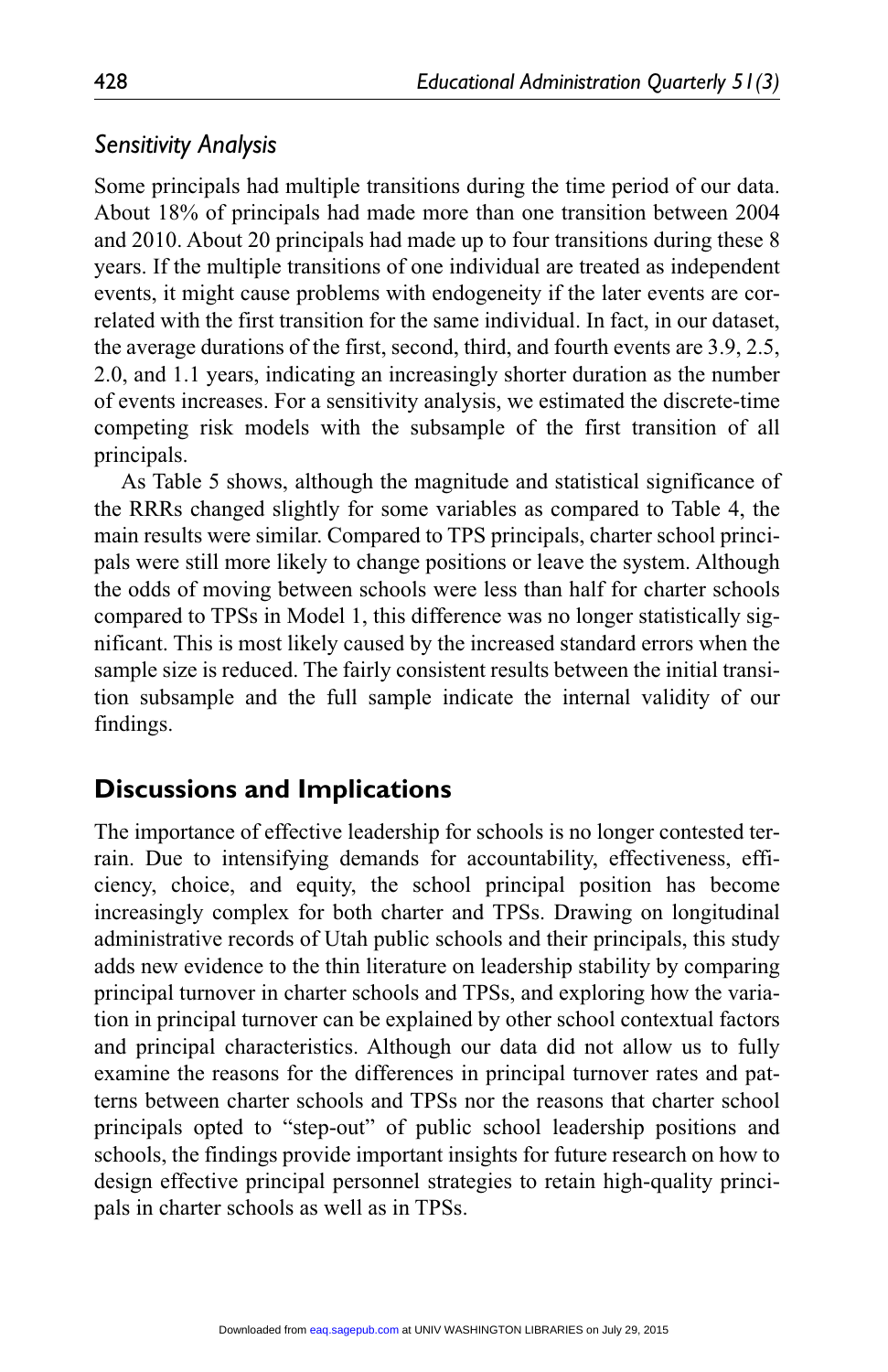| (104'U' *** 2'4'U' + 184'') 4.86** (124'U' *** 98' + 62C) *** 02C) 14.04'U *** 02C)<br>Leave<br>Change<br>Move<br>School characteristics<br>Ln(school size)<br>% low income<br>High school<br>% special ed.<br>% minority<br><b>New TPS</b><br>Charter<br>% LEP | Move      |            |           |                |                |                                                     |                |                |                |
|-----------------------------------------------------------------------------------------------------------------------------------------------------------------------------------------------------------------------------------------------------------------|-----------|------------|-----------|----------------|----------------|-----------------------------------------------------|----------------|----------------|----------------|
|                                                                                                                                                                                                                                                                 |           | Change     | Leave     | Move           | Change         | Leave                                               | Move           | Change         | Leave          |
|                                                                                                                                                                                                                                                                 |           |            |           |                |                | $(1.89)(244)$ $2.95***$ $(847)$ $4.13***$ $(1.391)$ | 47 (.283)      | 2.66** (.988)  | 2.56* (1.072)  |
|                                                                                                                                                                                                                                                                 | .72(.144) | .67 (.208) | .77(.241) | $.62*$ (.132)  | .76(0.241)     | .81 (.258)                                          | 58* (.127)     | .68(214)       | .62(.222)      |
|                                                                                                                                                                                                                                                                 |           |            |           |                |                |                                                     |                |                |                |
|                                                                                                                                                                                                                                                                 |           |            |           | $(800)$ $ 0$ . | $(101)$ $(01)$ | (100, 000)                                          | $(600)$ $10.1$ | (1.01)(0.1)    | (110, 10)      |
|                                                                                                                                                                                                                                                                 |           |            |           | $(200)$ 66     | $(900)$ 66     | 900) *86                                            | $(500)$ 66     | $(900)$ 66     | (900') *86     |
|                                                                                                                                                                                                                                                                 |           |            |           | $(910)$ 00:    | $(010)$ $50$ . | $(510)$ 10.                                         | $(910)$ 10.    | $(910)$ $50$ . | $(810)$ $20$ . |
|                                                                                                                                                                                                                                                                 |           |            |           | $(110) * 6$    | $(410)$ 86.    | $(510)$ 10.                                         | $(210)$ /6     | $(10, 0)$ 66   | (510) 66       |
|                                                                                                                                                                                                                                                                 |           |            |           | 1.25(.176)     | $(9 + 1)$ 10.  | .82(.12)                                            | 1.22(.174)     | .05(.146)      | 88 (.127)      |
|                                                                                                                                                                                                                                                                 |           |            |           | 87** (.088)    | (.38)          | 83 (.225)                                           | $44**$ (.11)   | $(67*(.428)$   | 63 (.202)      |
| Middle school                                                                                                                                                                                                                                                   |           |            |           | $(141)$ }      | .44(.30)       | .17 (.269)                                          | .96(.163)      | $57*(.339)$    | .14(.288)      |
| Suburban                                                                                                                                                                                                                                                        |           |            |           | $71** (275)$   | 89 (203)       | 01 (.249)                                           | $(51)^*$ (29)  | .86 (.207)     | 88 (.24)       |
| Rural                                                                                                                                                                                                                                                           |           |            |           | (219)          | 28 (292)       | .06(273)                                            | 1.09(227)      | 33(313)        | (307)          |
| Math score                                                                                                                                                                                                                                                      |           |            |           | $(151)$ 56.    | .74(.225)      | 46* (.149)                                          | (151)          | .74(.233)      | 53 (.206)      |
| Principal characteristics                                                                                                                                                                                                                                       |           |            |           |                |                |                                                     |                |                |                |
| Years as teacher                                                                                                                                                                                                                                                |           |            |           |                |                |                                                     | (10.017)       | $(810)$ 66     | .99 (.02)      |
| Years as principal                                                                                                                                                                                                                                              |           |            |           |                |                |                                                     | 1.02(015)      | .04(022)       | $1.06*(.025)$  |
| Age                                                                                                                                                                                                                                                             |           |            |           |                |                |                                                     | (\$80') 66     | 84 (.088)      | .82(.134)      |
| Age square                                                                                                                                                                                                                                                      |           |            |           |                |                |                                                     | (100, 000)     | (100, 000)     | (200)(00)      |
| Master's degree                                                                                                                                                                                                                                                 |           |            |           |                |                |                                                     | 2.11(1.571)    | .13(.532)      | 34* (.148)     |
| Doctoral degree                                                                                                                                                                                                                                                 |           |            |           |                |                |                                                     | 1.88(1.462)    | .64(.865)      | 32* (.164)     |
| Male                                                                                                                                                                                                                                                            |           |            |           |                |                |                                                     | 68** (.083)    | 66* (.109)     | $(561)$ +6     |
| Pay rate                                                                                                                                                                                                                                                        |           |            |           |                |                |                                                     | 1.00(01)       | (910, 000)     | $04*(017)$     |
| 3,917<br>$\overline{z}$                                                                                                                                                                                                                                         |           | 3,917      |           |                | 3,905          |                                                     |                | 3,893          |                |

Table 5. Multinomial Logit Models of Principal Transition Patterns, First Transition Only **Table 5.** Multinomial Logit Models of Principal Transition Patterns, First Transition Only. Note. Samples are limited to the first transition of principal turnover during 2004 and 2010. Staying in the same school as principal is the reference outcome. RRRs are *Note.* Samples are limited to the first transition of principal turnover during 2004 and 2010. Staying in the same school as principal is the reference outcome. RRRs are r voc. Sail plus are illiness comes of an analogic primeries and indicates for an active and year dimmites.<br>אלא כ AS. \*\*p < .01<br>\*p < 05. \*\*p < .01 reported. Clustered robust standard errors are in parentheses. All models include time indicators and year dummies. \**p* < .05. \*\**p* < .01.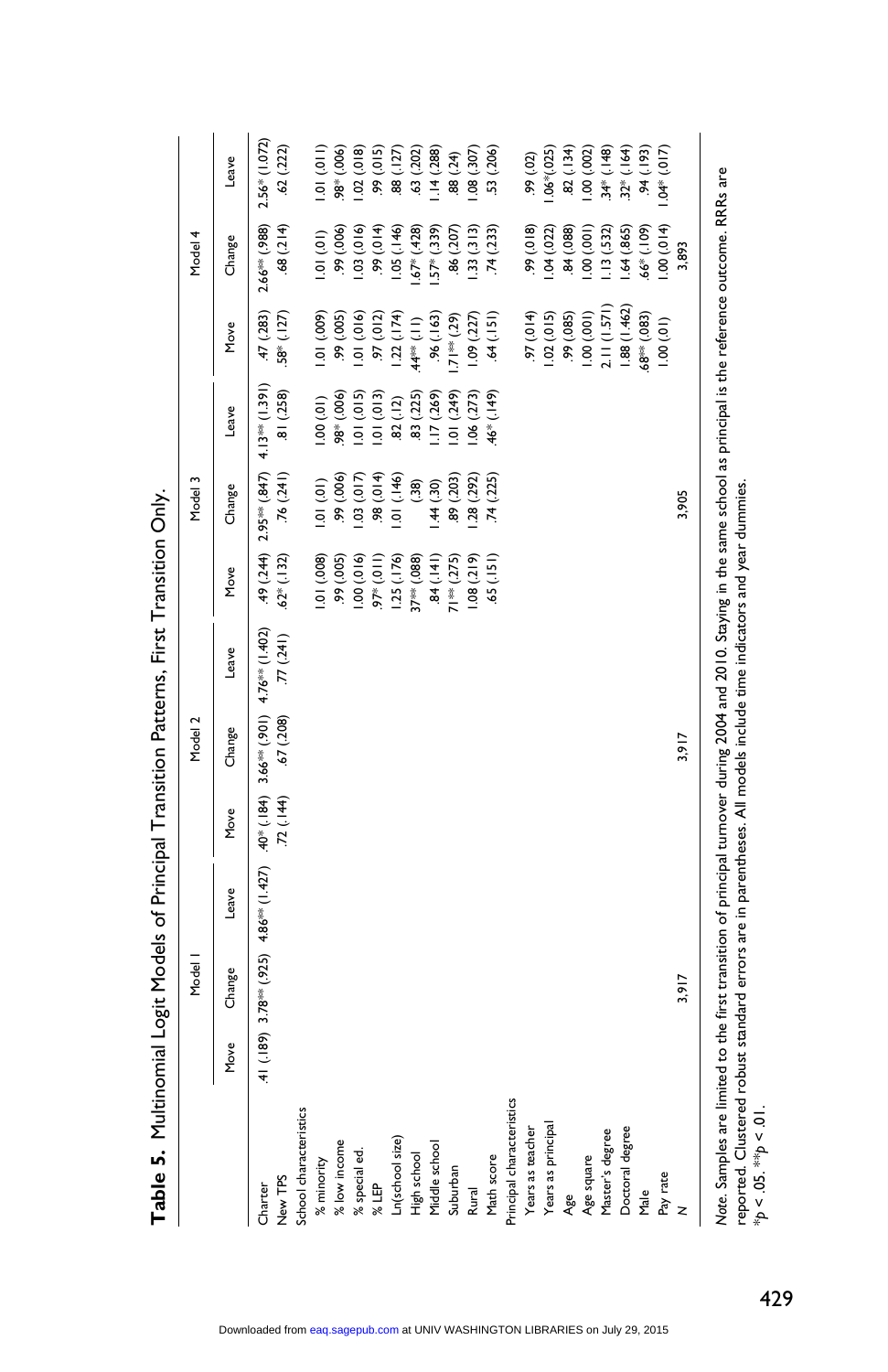Our analyses show that charter schools had an overall higher principal turnover rate than TPSs. The competing risk analysis of principals' movements further indicated that charter schools and TPSs had very different principal turnover patterns, even after controlling for principal and school characteristics. When charter school principals left their previous schools, they tended to move to a nonprincipal position or leave the Utah public school system altogether, instead of moving to other schools to be principals. This may be due to the fact that unlike many charter schools in other states that are owned and operated by CMOs or Educational Management Organizations, most charter schools in Utah are independent. The specificity with which charter school principals are sought and hired to fit the schools' missions might reduce the likelihood of charter school principals moving to other charter schools. It is also possible that their limited prior leadership experiences and credentials in comparison to TPS counterparts, as indicated in this study, constrain the likelihood of charter school principals to attain principal positions in TPSs.

In contrast, when TPS principals left their schools, they tended to continue to be principals in other TPSs, mostly within the same school district. Although our data do not indicate the actual reasons for the departure, they suggest either voluntary movement initiated by principals, possibly seeking better working conditions, or involuntary movement initiated by school districts, possibly in an attempt to achieve better matches between principals and schools. Whether this mobility is a measure for improvement in distributive efficiency of principal labor force, however, would be a different issue that requires more empirical research.

The different principal transition patterns between charter schools and TPSs confirmed the argument that unlike the TPS principal position that is often regarded as a "stepping stone" along an established career path within the educational system, the charter school principal position is more likely to be a "stopping point" (Chubb & Moe, 1990). It is possible that charter school principals are more interested in using their position as stepping stones to other types of administrative positions outside the educational system; however, we do not have the data to test this hypothesis. The high principal turnover rate in charter schools combined with the fact that most principals have changed to nonprincipal positions upon leaving tend to cause overall principal shortages in charter schools and highlight the need to establish supportive systems that develop and sustain strong leadership in charter schools.

As indicated in our analyses, school and principal characteristics only have limited effects on principal turnover. The interaction effects suggest that prior principal experience has a positive relationship with the retention of charter school principals. Experience in the field as either a teacher or principal is often indicative of expertise and positively associated with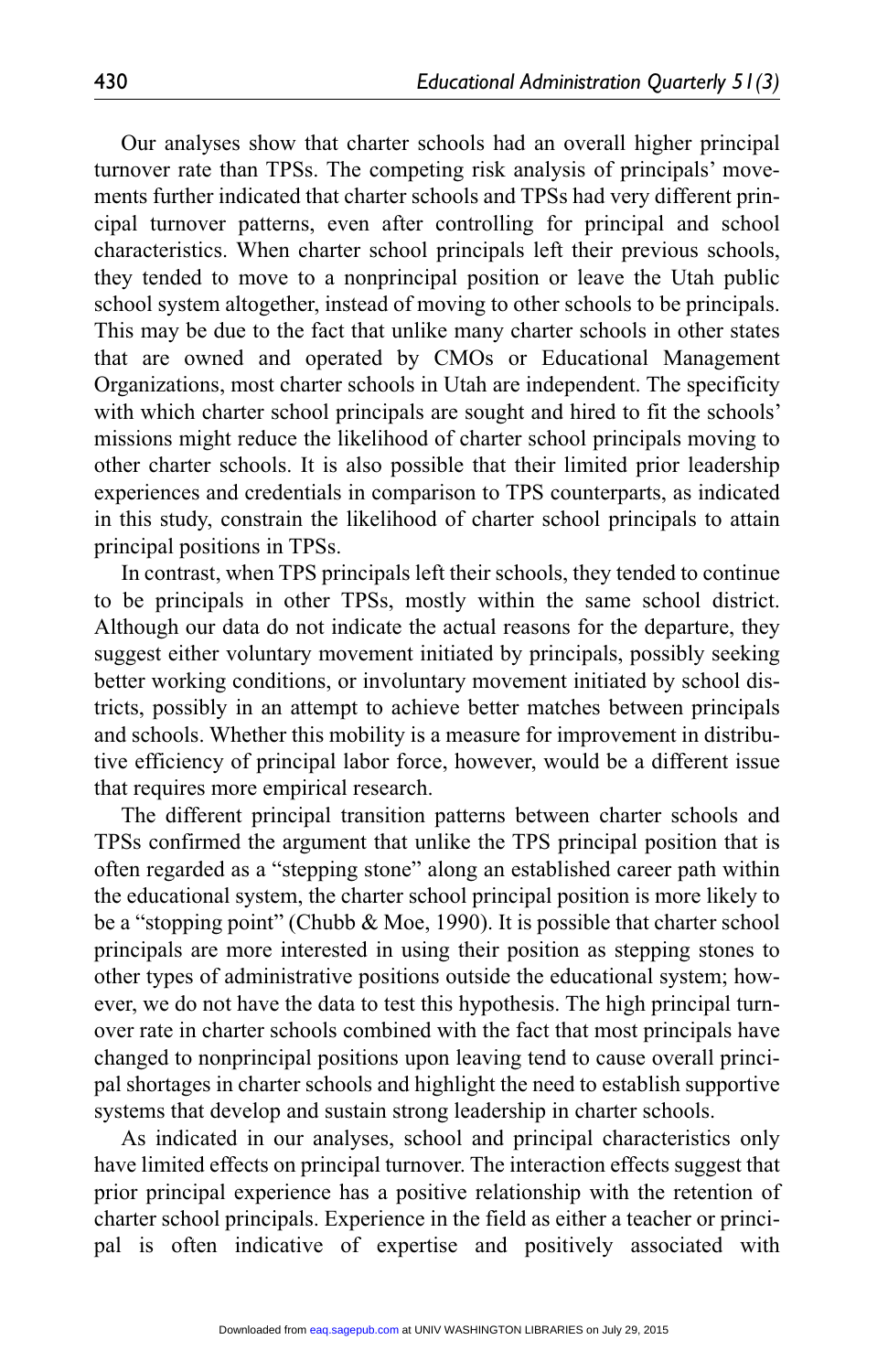school performance (Baker et al., 2010; Clark, Martorell, & Rockoff, 2009). On-the-job experience helps build confidence and success in creatively solving problems and maneuvering through a myriad of challenges that face charter school leaders (Campbell & Gross, 2008). With limited experience and professional background and development in areas specific to school leadership and other roles and responsibilities of leaders in charter schools, principals may be constrained in their ability to meet a charter school's mission, elevate instructional practices, or raise student learning, which results in less job satisfaction and generally shorter tenure as a principal in a charter school.

Interestingly, in this study, the new TPSs, which had only existed as long as the charter schools, showed much lower principal turnover rates than both charter schools and other established TPSs. It is likely that school districts play a large role in increasing leadership stability in new TPSs. Specifically, a resurgence of district-level research indicates that districts and central administration are poised to ensure that schools have sufficient value commitments, infrastructure, structures, talents, policies, and practices to improve teaching and learning for all students (Honig, 2012; Levin, Datnow, & Carrier, 2012; Rorrer, Skrla, & Scheurich, 2008). Future research on what types of support are provided by school districts to the newly opened TPSs and whether similar district-like supports would be beneficial to promoting charter school leadership stability could inform strategies for building a working environment to attract and retain high-quality principals in charter schools.

Finally, we emphasize that although the focus of this study is on comparing principal turnover in charter and traditional schools, not all types of principal turnover are detrimental to schools. Further research is needed to distinguish optimal and dysfunctional turnover by examining underlying reasons for principal turnover and the impact of different types of principal turnover on various school outcomes, including teacher turnover, teacher effectiveness, and student achievement. Further evidence about recruitment, retention, and longevity policies and practices for effective leadership that promote successful learning environments for teachers and students is also necessary.

Although our analysis does not fully explain what leadership and organizational factors caused the high principal turnover in charter schools, given previous literature and our findings in this article, we tentatively propose several avenues to strengthen leadership preparation and development that will potentially diminish principal turnover while improving the quality of leaders in charter schools, particularly in contexts such as Utah where charters operate more independently and in isolation from one another. Given that charter school principals spend much more time on administrative responsibilities than on instruction, it is important to give attention to the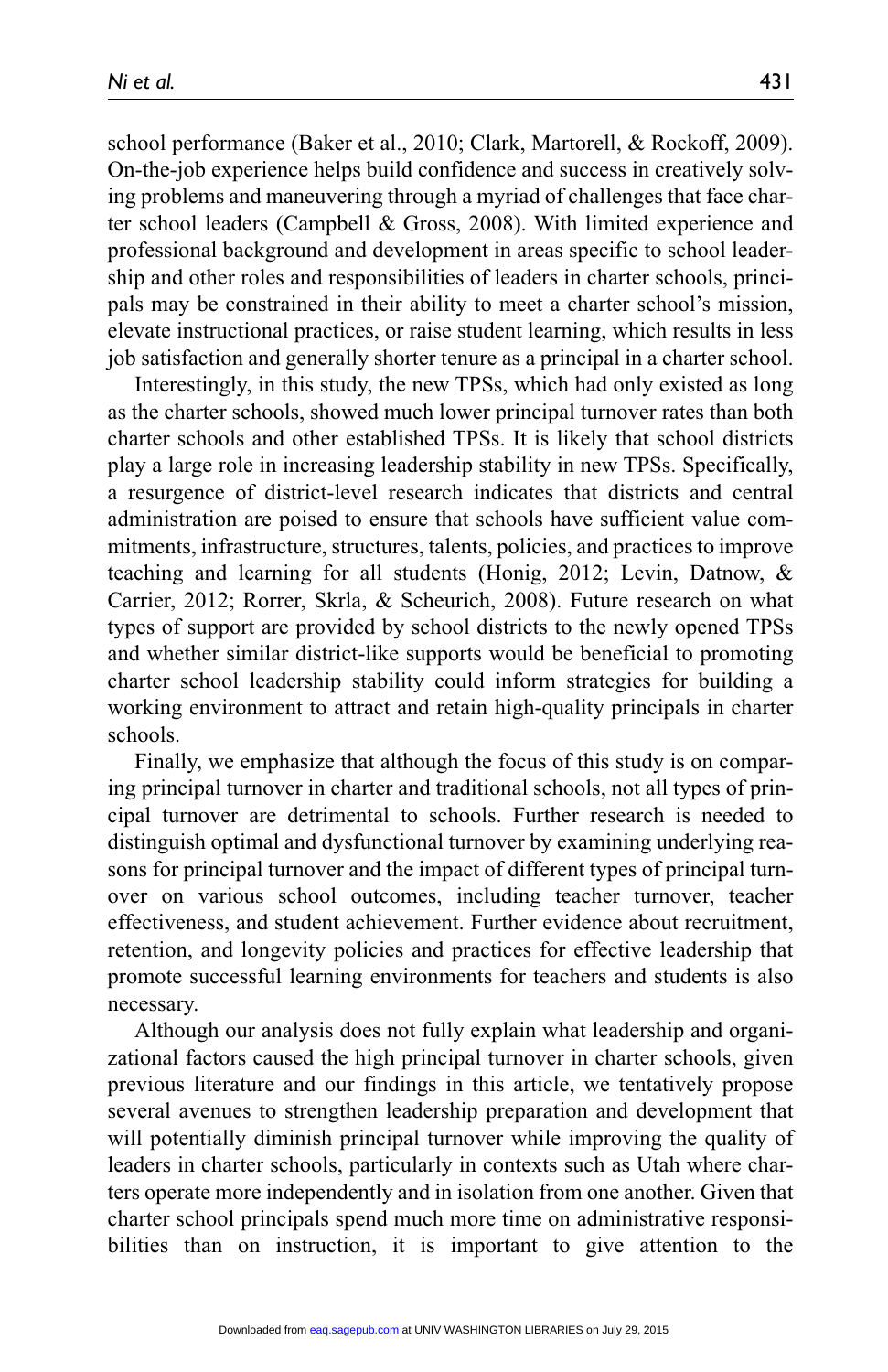development of charter principals in both their general leadership capacity for high-quality instruction and their capacity to address more unique aspects related to operating a charter school (e.g., legislative or state provisions, decision-making, budgeting, and operations). This calls for leadership preparation and professional learning to offer high-quality training programs, maybe in collaboration with other public schools and districts, universities, and other training agencies (Allen & Gawlik, 2009). As research has indicated, the quality of both preservice and in-service training for school leaders is imperative to both what they learn and how they can enact what they learn (Darling-Hammond, LaPointe, Meyerson, Orr, & Cohen, 2007; Davis, Darling-Hammond, LaPointe, & Meyerson, 2005; Orr, 2011), as well as help charter school leaders establish peer networks and peer mentoring (Aiken, 2002; Browne-Ferrigno, 2003; Crow & Mathews, 1998; Peterson & Kelley, 2001). These types of networks may be beneficial in reducing anxiety among charter school principals, facilitating the diffusion of leadership expertise and effective practices, and when necessary, finding other leadership opportunities within the public school system.

#### **Declaration of Conflicting Interests**

The authors declared no potential conflicts of interest with respect to the research, authorship, and/or publication of this article.

### **Funding**

The authors received no financial support for the research, authorship, and/or publication of this article.

### **Notes**

- 1. Two nontraditional charter schools, one providing special education and the other alternative education, were closed. Nontraditional schools are not the focus of this study.
- 2. With regard to formal titled positions such as principal or director in charter schools, individuals are sought who can fulfill the requirement of being "a capable administrator who shares the mission and vision of the school and supports them by ensuring they have the necessary resources to accomplish goals. The administrator is responsible for meeting the school's goals through the day-today management of the school" (USOE, 2011, p. 21).
- 3. Data in 2011 had to be removed from the dataset, because they were used to identify principals' transitions in 2010. Thus, our final panel data include 7 years of principals' turnover patterns with about 5,400 observations.
- 4. Another measure of principals' education we intended to use was the selectivity of a principal's undergraduate college. However, we were unable to construct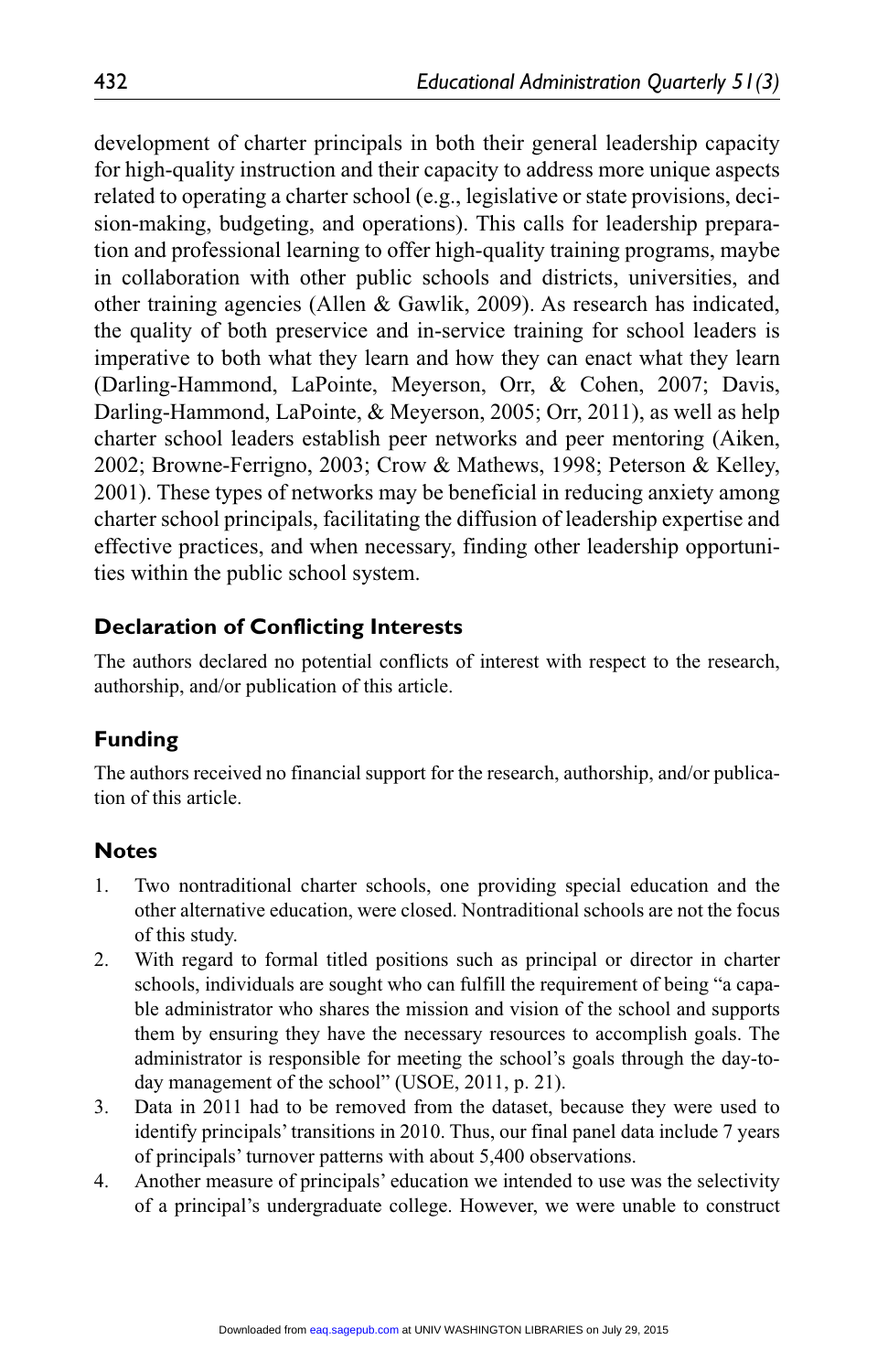this variable because the college names were unavailable for principals who graduated from institutions outside Utah.

- 5. Despite our efforts to make the pay rate variable more accurate in measuring principal salary, the results on this variable need to be interpreted with caution. The definition of salary has not been standardized across districts in Utah. In addition, the report of pay data is not part of state legal compliance audits. As a result, the data have been manually entered at the district level and are therefore prone to errors.
- 6. Alternatively, we tried a "duration" variable, which is simply a count of the number of years a principal remained in a school until a transition. When the logarithm of the duration variable was included in the model instead of the time indicators, the results remained similar.
- 7. When English language arts test scores were included in the place of the math scores, the results were similar in that principal turnover rates were higher in low-performing schools. However, when both math and language arts scores were entered in the model, the magnitude and significance of RRRs were less consistent, suggesting that the model with both scores suffers from multicollinearity due to the high correlation between the two test scores.

#### **References**

- Abdulkadiroglu, A., Angrist, J., Dynarski, S., Kane, T., & Pathak, P. (2011). Accountability and flexibility in public schools: Evidence from Boston's charters and pilots. *Quarterly Journal of Economics*, *126*(2), 699-748.
- Abelson, M., & Baysinger, B. (1984). Optimal and dysfunctional turnover: Toward an organizational level model. *Academy of Management Review*, *9*(2), 331-342.
- Aiken, J. A. (2002). The socialization of new principals: Another perspective on principal retention. Education Leadership Review, *3*(1), 32-40.
- Allen, A., & Gawlik, M. (2009). Preparing district and charter school leaders: A systems perspective. *NCPEA Educational Leadership Review*, *10*(2), 21-30.
- Baker, B., Punswick, E., & Belt, C. (2010). School leadership stability, principal moves, and departures: Evidence from Missouri. *Educational Administration Quarterly*, *46*(4), 523-555.
- Battle, D., & Gruber, K. (2010). *Principal attrition and mobility: Results from the 2008-09 principal follow-up survey* (NCES 2010-337). Washington, DC: U.S. Department of Education.
- Berends, M., Goldring, E., Stein, M., & Cravens, X. (2010). Instructional conditions in charter schools and students' mathematics achievement gains. *American Journal of Education*, *116*, 303-335.
- Berends, M., Watral, C., Teasley, B., & Nicotera, A. (2008). Charter school effects on achievement: Where we are and where we're going. In M. Berends, M. G. Springer, & H. J. Walberg (Eds.), *Charter school outcomes* (pp. 243-267). Mahwah, NJ: Erlbaum.
- Béteille, T., Kalogrides, D., & Loeb, S. (2012). Stepping stones: Principal career paths and school outcomes. *Social Science Research*, *41*(4), 904-919.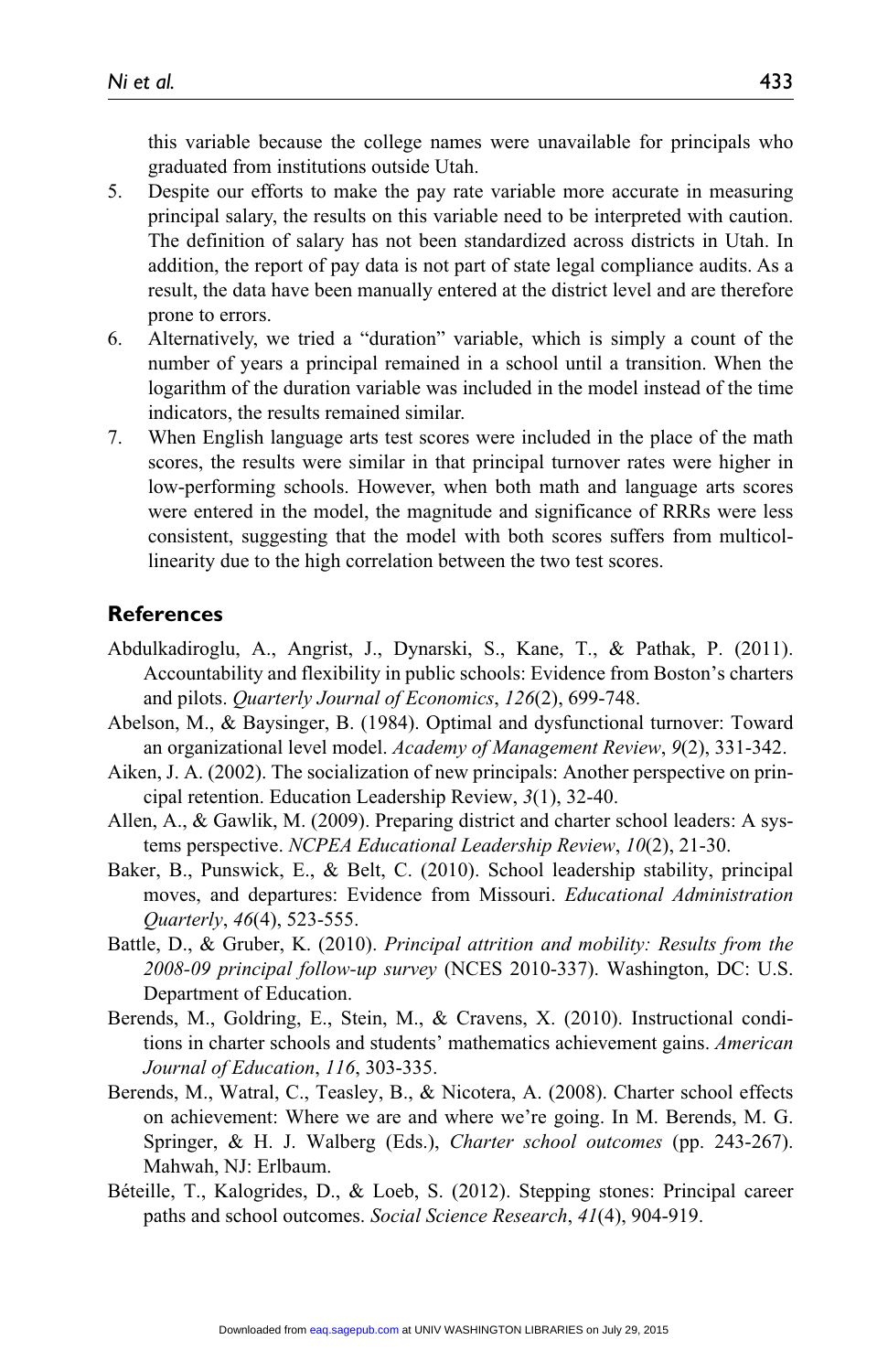- Betts, J., & Tang, Y. (2011). *The effect of charter schools on student achievement: A meta-analysis of the literature*. Seattle, WA: Center on Reinventing Public Education.
- Bifulco, R., & Ladd, H. (2006). The impacts of charter schools on student achievement: Evidence from North Carolina. *Education Finance and Policy*, *1*(1), 50-89.
- Booker, K., Gilpatric, S., Gronberg, T., & Jansen, D. (2007). The impact of charter school attendance on student performance. *Journal of Public Economics*, *91*, 849-876.
- Borgan, Ø. (1998). Aalen-Johansen estimator. In P. Armitage & T. Colton (Eds.), *Encyclopedia of biostatistics* (Vol. 1, pp. 5-10). Chichester, UK: Wiley.
- Borman, G. D., & Dowling, N. M. (2008). Teacher attrition and retention: A metaanalytic and narrative review of the research. *Review of Educational Research*, *78*, 367-409.
- Branch, G., Hanushek, E., & Rivkin, S. (2009). *Estimating principal effectiveness*. Washington, DC: CALDER, the Urban Institute.
- Browne-Ferrigno, T. (2003). Becoming a principal: Role conception, initial socialization, role identity transformation, purposeful engagement. *Educational Administration Quarterly*, *39*(4), 468-503.
- Bryk, A. S., Sebring, P. B., Allensworth, E., Luppescu, S., & Easton, J.Q. (2010). *Organizing schools for improvement: Lessons from Chicago*. Chicago: University of Chicago Press.
- Campbell, C. (2010). *You're leaving? Succession and sustainability in charter schools*. Seattle, WA: Center on Reinventing Public Education, University of Washington.
- Campbell, C., & Gross, B. (2008). *Working without a safety net: How charter school leaders can best survive on the high wire*. Seattle, WA: Center on Reinventing Public Education, University of Washington.
- Cannata, M. (2008). *Teacher qualifications and work environments across school types*. Tempe, AZ: Education Policy Research Unit, Education Public Interest Center.
- Center for Research on Education Outcomes. (2013). *National charter school study*. Palo Alto, CA: Center for Research on Education Outcomes, Stanford University.
- Chubb, J. E., & Moe, T. (1990). *Politics, markets, and America's schools*. Washington, DC: The Brookings Institution.
- Clark, D., Martorell, P., & Rockoff, J. (2009). *School principals and school performance*. Washington, DC: CALDER, the Urban Institute.
- Clotfelter, C., Ladd, H., Vigdor, J., & Diaz, R. (2004). Do school accountability systems make it more difficult for low performing schools to attract and retain high quality teachers? *Journal of Public Policy Analysis and Management*, *23*(2), 251-271.
- Clotfelter, C. T., Ladd, H. F., Vigdor, J., & Wheeler, J. (2006). *High poverty schools and the distribution of teachers and principals*. Washington, DC: CALDER, the Urban Institute.
- Crow, G. M., & Matthews, L. J. (1998). *Finding one's way: How mentoring can lead to dynamic leadership*. Thousand Oaks, CA: Corwin Press.
- Darling-Hammond, L., LaPointe, M., Meyerson, D., Orr, M. T., & Cohen, C. (2007). *Preparing leaders for a changing world: Lessons from exemplary*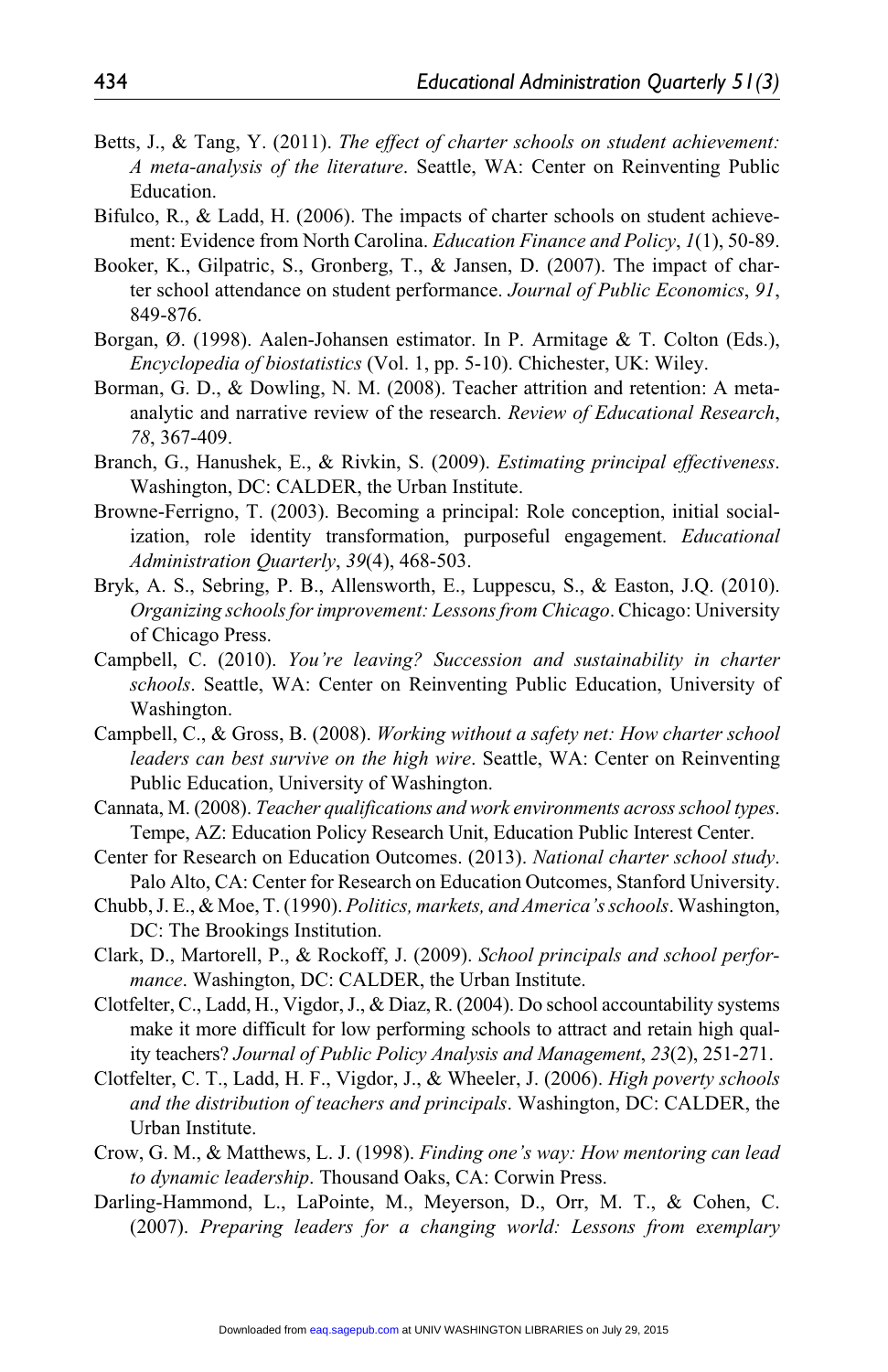*leadership development programs*. Palo Alto, CA: Stanford Educational Leadership Institute, Stanford University.

- Davis, S., Darling-Hammond, L., LaPointe, M., & Meyerson, D. (2005). *School leadership study: Developing successful principals*. Stanford, CA: Stanford Educational Leadership Institute.
- DeAngelis, K. J., & White, B. R. (2011). *Principal turnover in Illinois public schools, 2001-2008*. Edwardsville: Illinois Education Research Council.
- Finn, C. E., Jr., Manno, B. V., & Vanourek, G. (2000). *Charter schools in action: Renewing public education*. Princeton, NJ: Princeton University Press.
- Fullan, M. (1991). *The new meaning of educational change*. New York: Teachers College Press.
- Gates, S. M., Ringel, J. S., Santibanez, L., Guarino, C., Ghosh-Dastidar, B., & Brown, A. (2006). Mobility and turnover among school principals. *Economics of Education Review*, *25*(3), 289-302.
- Gawlik, M. A. (2008). Breaking loose: Principal autonomy in charter and public schools. *Educational Policy*, *22*(6), 783-804.
- Goddard, R. D., Hoy, W. K., & Hoy, A. (2000). Collective teacher efficacy: Its meaning, measure, and effect on student achievement. *American Educational Research Journal*, *37*(2), 479-507.
- Goddard, R. D., & Salloum, S. (2011). Collective efficacy beliefs, organizational excellence, and leadership. In K. Cameron & G. Spreitzer (Eds.), *Positive organizational scholarship handbook* (pp. 642-650). Oxford, UK: Oxford University Press.
- Guarino, C., Santibanez, L., & Daley, G. (2006). Teacher recruitment and retention: A review of the recent empirical literature. *Review of Educational Research*, *76*(2), 173-208.
- Guterman, J. (2007). Where have all the principals gone? The acute school leader shortage. *Edutopia*. Retrieved from [http://www.edutopia.org/where-have-all](http://www.edutopia.org/where-have-all-principals-gone)[principals-gone](http://www.edutopia.org/where-have-all-principals-gone)
- Hallinger, P., & Heck, R. (1998). Exploring the principal's contribution to school effectiveness: 1980-1995. *School Effectiveness and School Improvement*, *9*(2), 157-191.
- Heck, R., & Hallinger, P. (2009). Assessing the contribution of distributed leadership to school improvement and growth in math achievement. *American Education Research Journal*, *46*(3), 659-689.
- Henig, J. R., Moser, M., Holyoke, T. T., & Lacireno-Paquet, N. (1999). *Making a choice, making a difference? An evaluation of charter schools in the District of Columbia*. Washington, DC: Center for Washington Area Studies, George Washington University.
- Honig, M. (2012). District central office leadership as teaching: How central office administrators support principals' development as instructional leaders. *Educational Administration Quarterly*, *48*(4), 733-774.
- Hoy, W., & Miskel, C. (2007). *Educational administration: Theory, research, and practice* (8th ed.). New York: McGraw-Hill.
- Ingersoll, R., & May, H. (2012). The magnitude, destinations, and determinants of mathematics and science teacher turnover. *Educational Evaluation and Policy Analysis*, *34*(4), 435-464.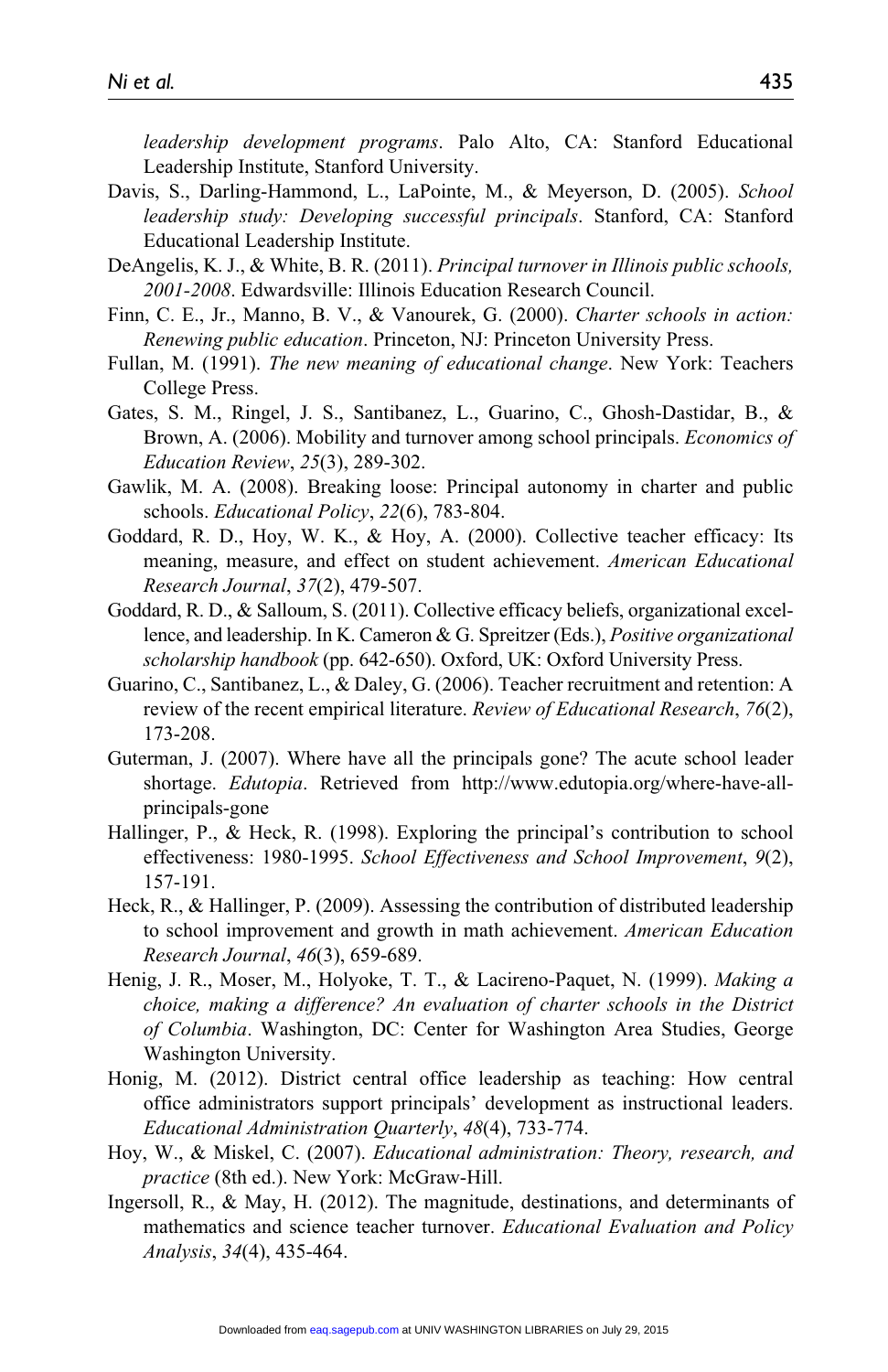- Kolderie, T. (2004). *Creating the capacity for change: How and why governors and legislatures are opening a new-schools sector in public education*. Bethesda, MD: Education Week Press.
- Leithwood, K., Louis, K. S., Anderson, S., & Wahlstrom, K. (2004). *How leadership influences student learning*. New York: The Wallace Foundation.
- Leithwood, K., Patten, S., & Jantzi, D. (2010). Testing a conception of how school leadership influences student learning. *Educational Administration Quarterly*, *46*(5), 671-706.
- Levin, B., Datnow, A., & Carrier, N. (2012). *Changing school district practices*. Washington, DC: Students at the Center.
- Loeb, S., Kalogrides, D., & Horng, E. (2010). Principal preferences and the uneven distribution of principals across schools. *Educational Evaluation and Policy Analysis*, *32*(2), 205-229.
- Mitgang, L. (2003). *Beyond the pipeline: Getting the principals we need, where they are needed most*. New York: The Wallace Foundation.
- National Center for Education Statistics. (2013). *The condition of education*. Washington DC: Author.
- Ni, Y. (2012). Teacher working conditions in charter schools and traditional public schools: A comparative study. *Teachers College Record*, *114*(3), 1-26.
- Ni, Y., & Rorrer, A. (2012). Twice considered: Charter schools and student achievement in Utah. *Economics of Education Review*, *31*(5), 835-849.
- Orr, T. (2011). Pipeline to preparation to advancement: Graduates' experiences in, through, and beyond leadership preparation. *Educational Administration Quarterly*, *47*(1), 114-172.
- Papa, F. (2007). Why do principals change schools? A multivariate analysis of principal retention. *Leadership and Policy in Schools*, *6*(3), 267-290.
- Papa, F., Lankford, H., & Wyckoff, J. (2002). *The attributes and career paths of principals: Implications for improving policy*. Albany: State University of New York.
- Partlow, M. (2007). Contextual factors related to elementary principal turnover. *Planning and Changing*, *38*(1&2), 60-76.
- Peterson, K., & Kelley, C. (2001). Transforming school leadership. *Leadership*, *30*(3), 8-11.
- Preston, C., Goldring, E., Berends, M., & Cannata, M. (2012). School innovation in district context: Comparing traditional public schools and charter schools. *Economics of Education Review*, *31*(2), 318-330.
- Robinson, V., Lloyd, C., & Rowe, K. (2008). The impact of leadership on student outcomes: An analysis of the differential effects of leadership types. *Education Administration Quarterly*, *44*(5), 635-674.
- Rorrer, A., Skrla, L., & Scheurich, J. (2008). A theory of districts: The districts' role as an institutional actor in improving achievement and advancing equity. *Educational Administration Quarterly*, *44*(3), 307-358.
- Ross, J. A., & Gary, P. (2006). Transformational leadership and teacher commitment to organizational values: The mediating effects of collective teacher efficacy. *School Effectiveness and School Improvement*, *17*(2), 179-199.